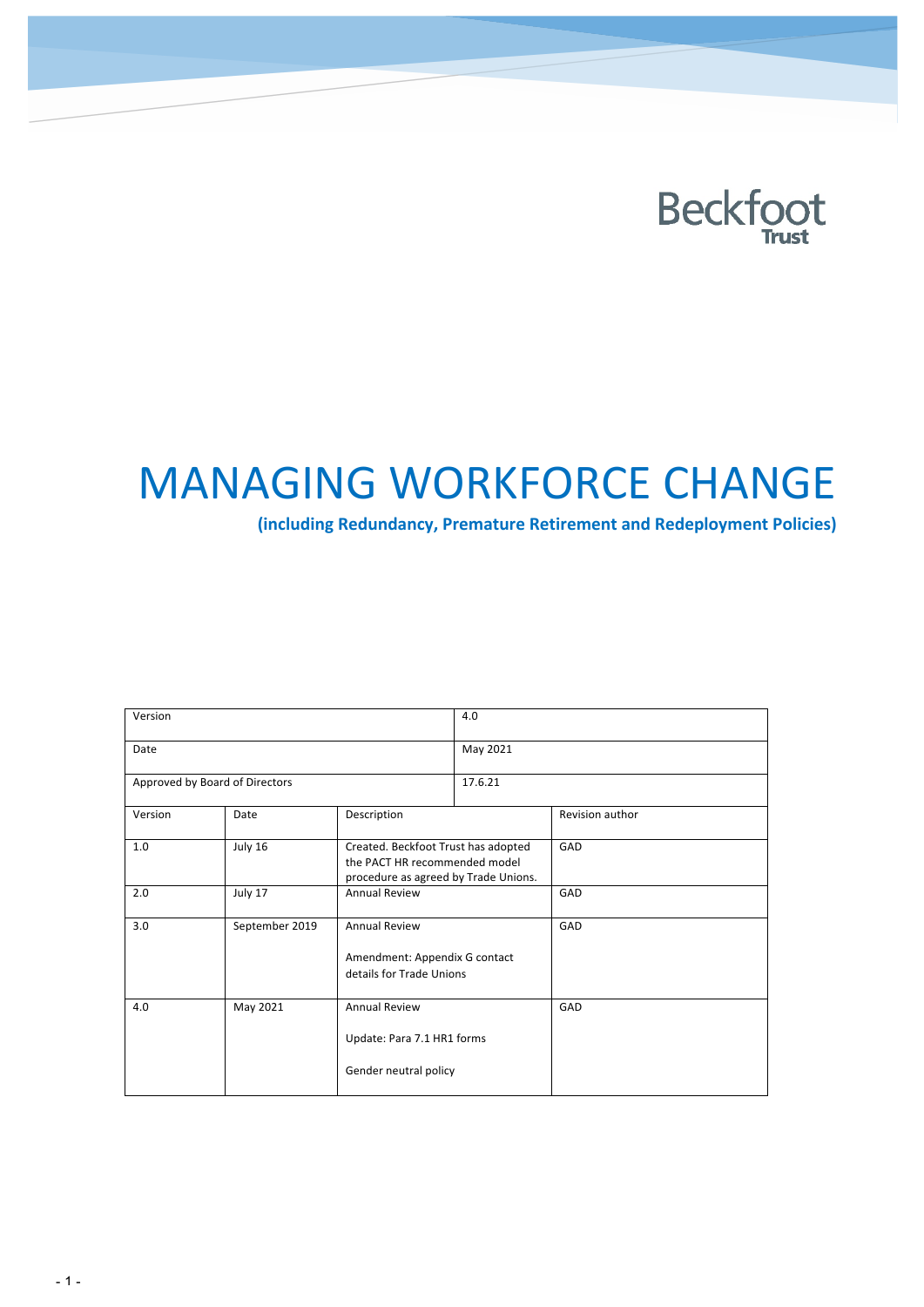## **Contents**

| 1. |                                                                                    |  |
|----|------------------------------------------------------------------------------------|--|
| 2. |                                                                                    |  |
| 3. |                                                                                    |  |
| 4. |                                                                                    |  |
| 5. |                                                                                    |  |
| 6. |                                                                                    |  |
| 7. |                                                                                    |  |
| 8. |                                                                                    |  |
| 9. | Opportunities for voluntary redundancy and access to redundancy estimates  8       |  |
|    |                                                                                    |  |
|    |                                                                                    |  |
|    |                                                                                    |  |
|    |                                                                                    |  |
|    |                                                                                    |  |
|    | 15. Redundancy Nomination Meeting (to be held within 3 working days of the         |  |
|    | 16. Redundancy Appeal Meeting (to be held within 10 working days of the Redundancy |  |
|    |                                                                                    |  |
|    |                                                                                    |  |
|    |                                                                                    |  |
|    |                                                                                    |  |
|    |                                                                                    |  |
|    |                                                                                    |  |
|    |                                                                                    |  |
|    |                                                                                    |  |
|    |                                                                                    |  |
|    | Part 2. Redundancy and Premature Retirement Policy23                               |  |
| 1  |                                                                                    |  |
| 2  |                                                                                    |  |
|    |                                                                                    |  |
| 3  |                                                                                    |  |
| 4  |                                                                                    |  |
| 5  |                                                                                    |  |
| 6  |                                                                                    |  |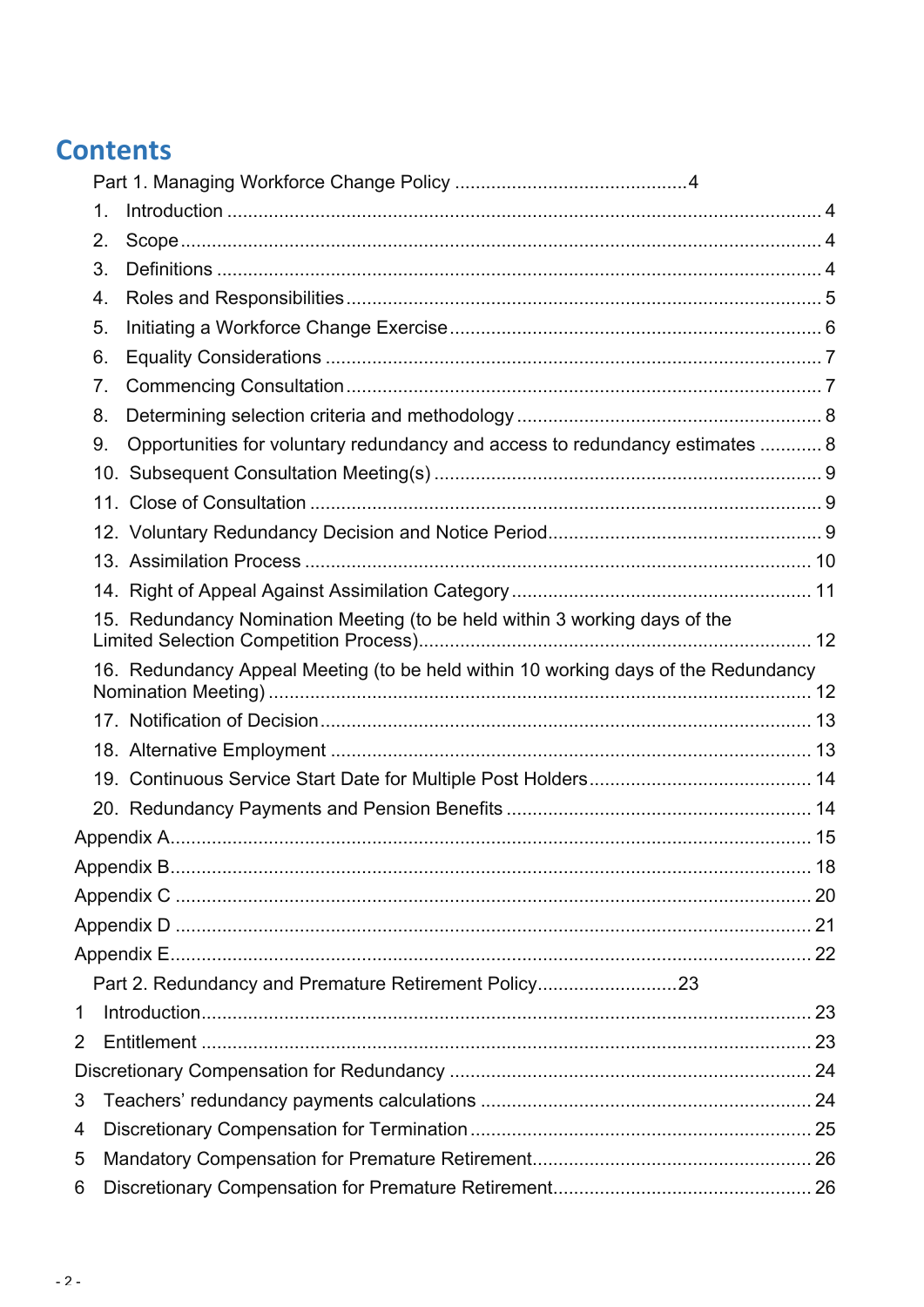| Appendix F - Ready Reckoner - Statutory Redundancy Payments Table  28 |  |
|-----------------------------------------------------------------------|--|
|                                                                       |  |
|                                                                       |  |
|                                                                       |  |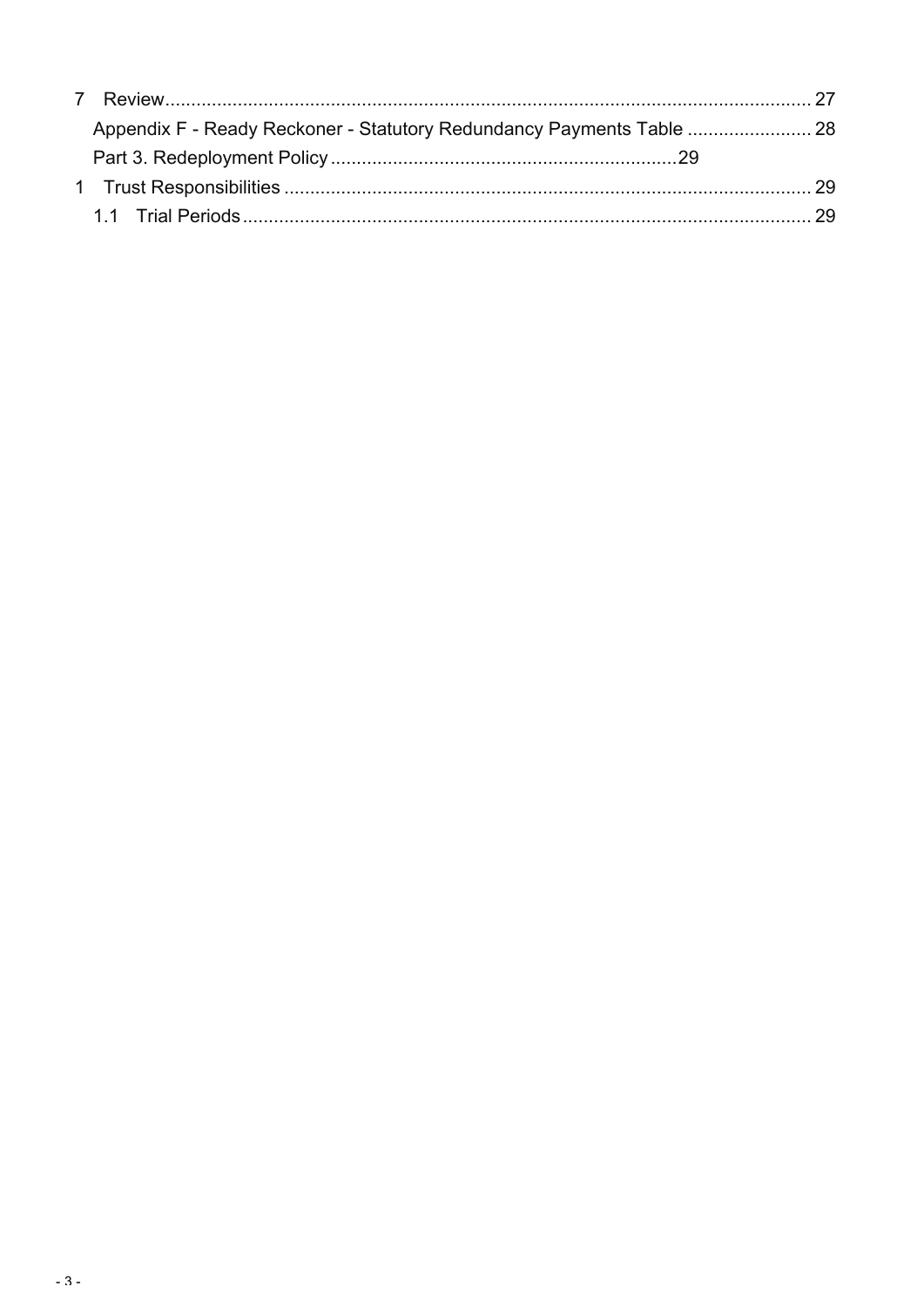## Part 1. Managing Workforce Change Policy

#### **1. Introduction**

- 1.1 Beckfoot Trust shall seek to ensure, as far as possible, the security of employment for our employees by careful forward planning. It is recognised however that the needs of individual schools in the Trust may evolve and this may lead to a need to consider workforce change. including a reduction in staffing numbers.
- 1.2 This policy does not form part of any employee's contract of employment and it may be amended at any time.
- 1.3 It is essential that this policy is adhered to closely and advice is sought at an early stage from the Trust Associate Director HR on how to implement it once decisions have been made to proceed. This will help to avoid the risk of time-consuming and expensive problems.

#### **2. Scope**

- 2.1 This policy will apply whenever any course of action is contemplated which may entail workforce change as defined in 3.1- 3.3. It has been formally adopted by the Trust and will be reviewed annually to ensure that it meets the Trust's legal obligations and business needs.
- 2.2 This policy does not apply to:
	- measures taken in connection with TUPE transfers;
	- changes to terms incorporated into individual employment contracts by nationally agreed collective agreements;
	- the termination of fixed term contracts at the end of the contractually agreed fixed term;
	- Any staff not employed by the Trust for example agency workers, external contractors consultants etc.

#### **3. Definitions**

- 3.1 In this policy the term **'workforce change'** shall mean any 'restructure process', that may or may not result in 'redundancies' as defined at clause 3.3 below as well as other proposed courses of action which may entail or result in, the dismissal of one or more employees for some other substantial reason or reasons which are not related to the individuals concerned. For example:
	- to achieve an overall reduction in the number or type of posts within a school;
	- dismissal and re-engagement to effect a change to local terms and conditions, for example to vary hours of work, working patterns or working practices;
	- to bring about a change to the skill or grade mix within the staff body;
	- to make room for the introduction of new staff roles; or
	- in the course of a management restructure.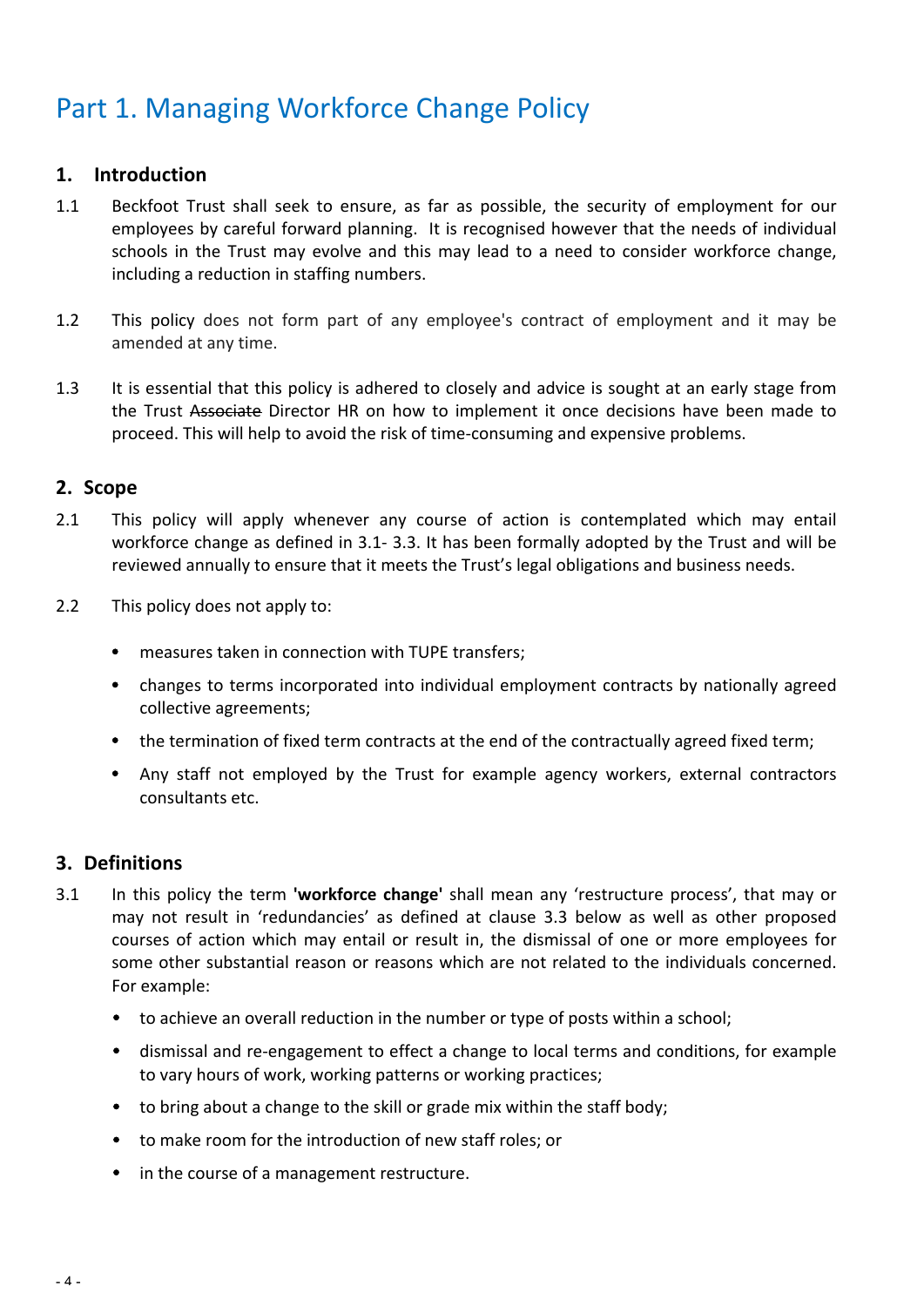- 3.2 A statutory duty to undertake 'collective consultation' is triggered where 20 or more employees stand to be dismissed from one establishment as a consequence of workforce change in relation to a restructure within any 90 day period.
- 3.3 An employee will be deemed to be dismissed by reason of **'redundancy'** where his or her their dismissal is wholly or mainly attributable to the fact that:
	- the Trust has ceased or intends to cease to operate a school;
	- the Trust has ceased or intends to cease to operate a school in the place where the school's employees were employed in the case of a multi-site school
	- the requirements of a school for employees to carry out work of a particular kind, or for employees to carry out work of a particular kind in the place where they were employed, have ceased or diminished or are expected to cease or diminish.
- 3.4 The selection pool is the pool of employees from which the redundancies will be made. When identifying this, the affected school should consider which particular type of work is disappearing and which employees do that work. The School should be able to show that their choice is reasonable given the circumstances.

#### **4. Roles and Responsibilities**

- 4.1 **Role of the Trust Board of Directors**
	- 4.1.1 The Trust Directors have overall responsibility for:
		- determining the staffing structure for a school;
		- managing the establishment;
		- determining the annual budget;
		- initiating any workforce change exercise; and
		- determining whether any employee should cease to work at a school by reason of redundancy or for some other substantial reason.
- 4.2 **Delegation to Committees**
- 4.2.1 As it will rarely be practicable for the Trust's Board of Directors to manage a workforce change exercise collectively, the Trust should exercise its power of delegation under the School Staffing (England) Regulations 2009 at an early stage to appoint:
	- (a) A Nominations Committee consisting of a minimum of three non-staff Directors to carry out the workforce change exercise. In carrying out this work, the Committee may wish to seek advice from appropriate individuals, such as members of the school's senior leadership team including the headteacher, the School Cluster Business Manager/Cluster HR Officer.

and

(b) an "Appeals Committee" to hear any appeals against dismissals by reason of redundancy. The Appeal Committee must have at least as many members as the Nominations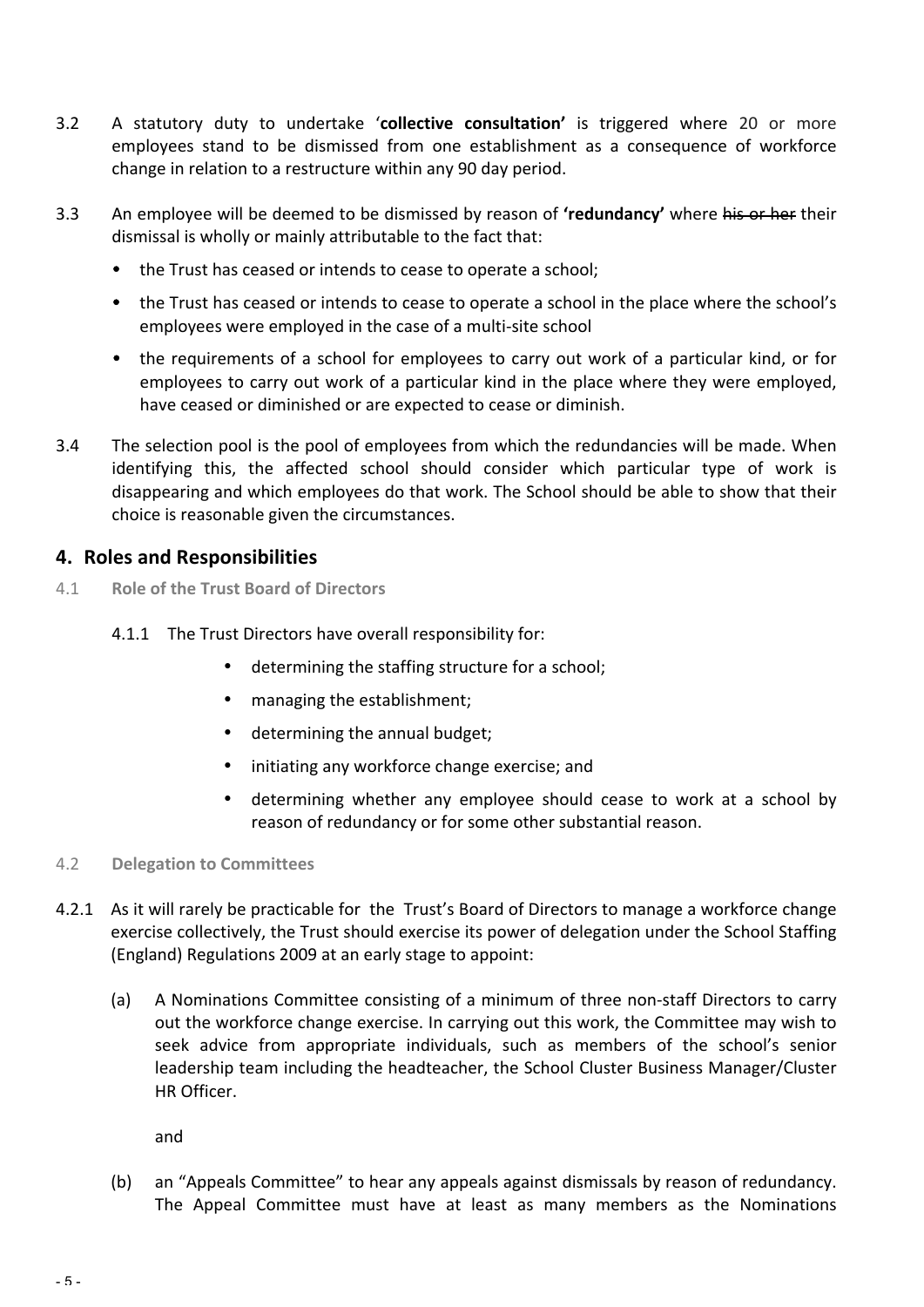Committee and, to the greatest extent possible, consist of non-staff directors who have had no previous dealings with the matter.

- 4.2.2 Both Committees should be appointed at the same time. A reserve should be appointed for each Committee in case of ill health or other circumstances preventing any individual from acting. The Committees may only be appointed by a quorate meeting of the Trust i.e. where 50% of the directors are present.
- 4.2.3 It is important to note that in delegating the management of workforce change to Committees, the Trust still maintains overall responsibility for decisions made by the Committees.

#### **5.** Initiating a Workforce Change Exercise

- 5.1 In almost all cases, the process will begin with a draft proposal being put forward, in strictest confidence, by the Headteacher or Senior Leadership Team for agreement by the Staffing Committee who will take it to the Trust Directors. Please note that minimal information should be given to the Trust Directors and they should be informed of the need to maintain confidentiality.
- 5.2 The draft proposal will normally include:
	- the rationale for the workforce change
	- information about the current staffing structure of the school including any funded vacancies
	- a preliminary list of affected employees
	- a brief outline of any proposed new staffing structure
	- appropriate financial information
	- job descriptions.
	- A draft timeline for implementing the workforce change should be provided as detailed in appendix A. All documents must be marked "proposals subject to consultation" and a process must be set up to ensure that the most up to date version of documents is clearly identifiable.
- 5.3 Once it has agreed a draft proposal in principle, the Trust will put in place formal arrangements for undertaking the workforce change exercise. The Committee and an Appeal Committee will usually be established at this stage as explained at 4.2.1.
- 5.4 It is the Trust's policy to fully consult with all affected employees and the recognised Trade Unions in all cases, even where no redundancies are expected as part of the process. Trade Union contacts details can be found at appendix E.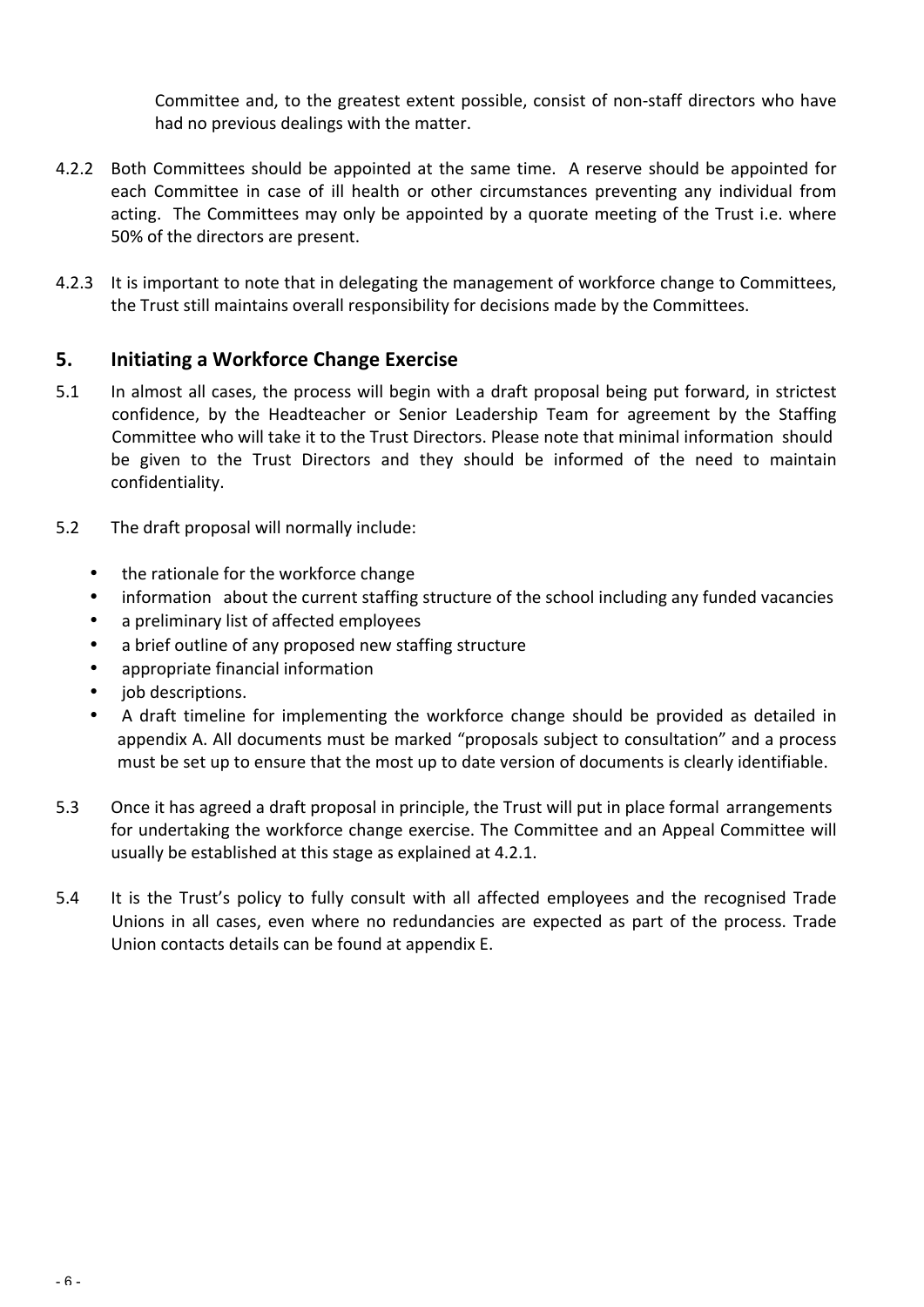#### **6. Equality Considerations**

6.1 The Public Sector Equality Duty contained in the Equality Act 2010 requires public authorities to have due regard to a number of equality considerations when exercising their functions. One way to demonstrate compliance with the Public Sector Equality Duty is to complete an Equality Impact Assessment (EQIA). EQIAs are a tool that can be used to help schools ensure that their decisions are fair and that they are not inadvertently discriminating against any particular group of employees with a protected characteristic. Protected characteristics include age, disability, gender reassignment, marriage and civil partnership, pregnancy and maternity, race, religion and belief, sex and sexual orientation.

Therefore EQIAs need to contain information on employees broken down by ethnicity, gender, sexuality, religion, age and disability. Please find a template EQIA in Trust Sharepoint.

#### **7. Commencing Consultation**

7.1 To commence consultation, contact must be made with the recognised Trade Unions formally notifying them of the workforce change proposal and detailing the arrangements for an initial consultation meeting, with a minimum 5 working days notice. Whenever any course of action is contemplated which may entail workforce change, even where no redundancies are expected as part of the process, the school will seek to undertake meaningful consultation with all affected employees and the recognised Trade Unions in good time before decisions are made. Depending on the nature of the workforce change that is contemplated (redundancies are an expected outcome); formal consultation within a particular timeframe may be a statutory requirement.

Where it is proposed that between 20 and 99 employees may be dismissed **consultation must begin at least 30 days before the first dismissals take effect.** 

Where it is proposed that 100 or more employees may be dismissed **consultation must begin** at least 45 days before the first dismissals take effect.

It is a legal requirement to notify the Insolvency Service's Redundancy Payments Service of a proposal to dismiss 20 or more employees as redundant at one establishment (collective consultation) within a period of 90 days or less by completing a HR1 form (advance notification of redundancies form). The notification must be sent at least 30-45 days (depending on the number of dismissals) before the first dismissal and before any individual notices of dismissal are issued. The notification date is the date on which it is received by the Insolvency Service. The completed HR1 Form is sent to the Insolvency Service  $HR1@$ insolvency.gov.uk A copy of the HR1 form and a Section 188 must be sent to the Trade Unions. If the school fails to comply with this statutory requirement without good cause it will be liable to be prosecuted and may receive a fine of up to £5,000.

The parties should aim to complete the formal consultation exercise either by the end of the statutory consultation period if applicable or in the shortest time frame that allows for meaningful consultation. This should be for a minimum of 10 days. Where collective consultation is required, it must be completed before notice of dismissal is given to any of the affected employees. It should be noted that employees on fixed term contracts that have reached the end of their duration are excluded from the obligation to consult collectively, except in cases where the work is likely to continue.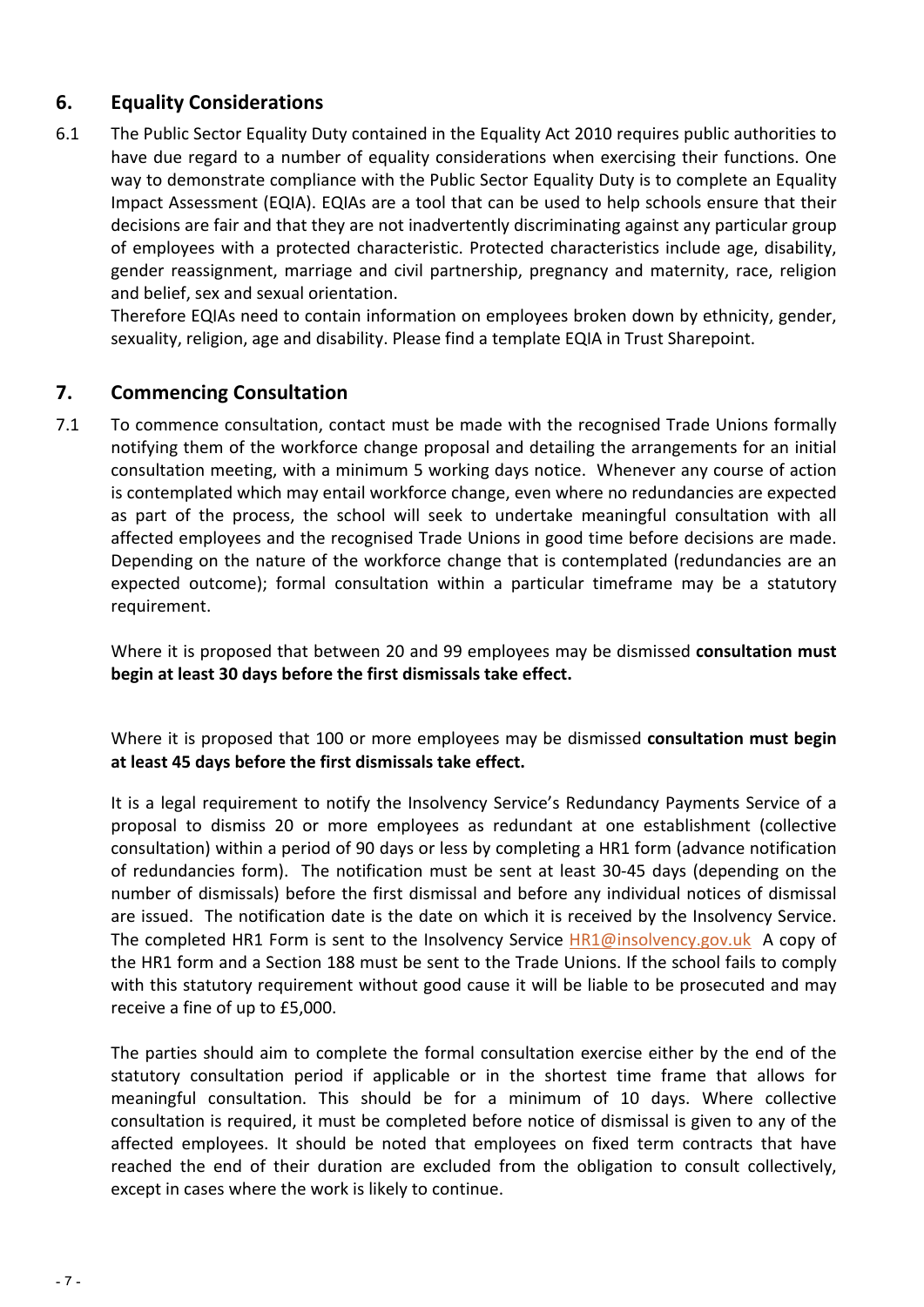- 7.2 It is usual to hold a staff consultation meeting after the initial consultation meeting with the recognised Trade Unions. The staff meeting should be open to all employees who might be affected by the proposals. Trade Union representatives should be informed that a staff consultation meeting will follow the initial consultation meeting (or else told when and where it will take place) and invited to attend. Where possible meeting dates will be agreed and arranged in conjunction with the relevant Trade Union colleagues.
- 7.3 At both the Trade Union and initial staff consultation meetings, the proposal documents should be distributed and the proposals explained in detail. The timeline should be made clear at this point and meeting dates agreed. So far as possible, any questions should be responded to.

#### **8. Determining selection criteria and methodology**

- 8.1 During the collective consultation process, any proposed method for selection must be discussed with affected employees and the recognised Trade Unions with a view to reaching agreement where possible.
- 8.2 In carrying out any selection process, the most important consideration must be the long-term sustainability of the school and the need to maintain a high quality, balanced workforce with appropriate skills to meet the needs of pupils.
- 8.3 Trade Union representatives and employees should be encouraged to ask questions, raise concerns, make comments or suggestions, and/or submit counter-proposals to the committee. The Committee must consider any counter-proposals with a view to reaching agreement on alternative ways of avoiding dismissals, reducing the number of employees to be dismissed and how to mitigate the effect of any dismissals.
- 8.4 Employees must be notified of the feedback mechanisms which have been agreed, and any deadlines involved; and advised that comments can be made at meetings or by letter, email, etc.
- 8.5 The individual school should keep a detailed note of all consultation meetings including any questions asked and responses provided.
- 8.6 Throughout the consultation process, the school must take reasonable steps to ensure that employees who are absent due to sickness, maternity leave, paternity leave, secondment or for any other reason are fully informed of and consulted about developments. They should receive all of the information and have the same opportunities to comment as the other parties involved in the process have received.
- 8.7 Where it is decided that a skills matrix is to be the chosen method of selection criteria for those employees involved in any restructure, then these will be completed anonymously.

#### **9.** Opportunities for voluntary redundancy and access to redundancy estimates

9.1 Where there is the potential for redundancies, applications for voluntary redundancy should be opened up and staff asked whether they would be interested in this. The decision to accept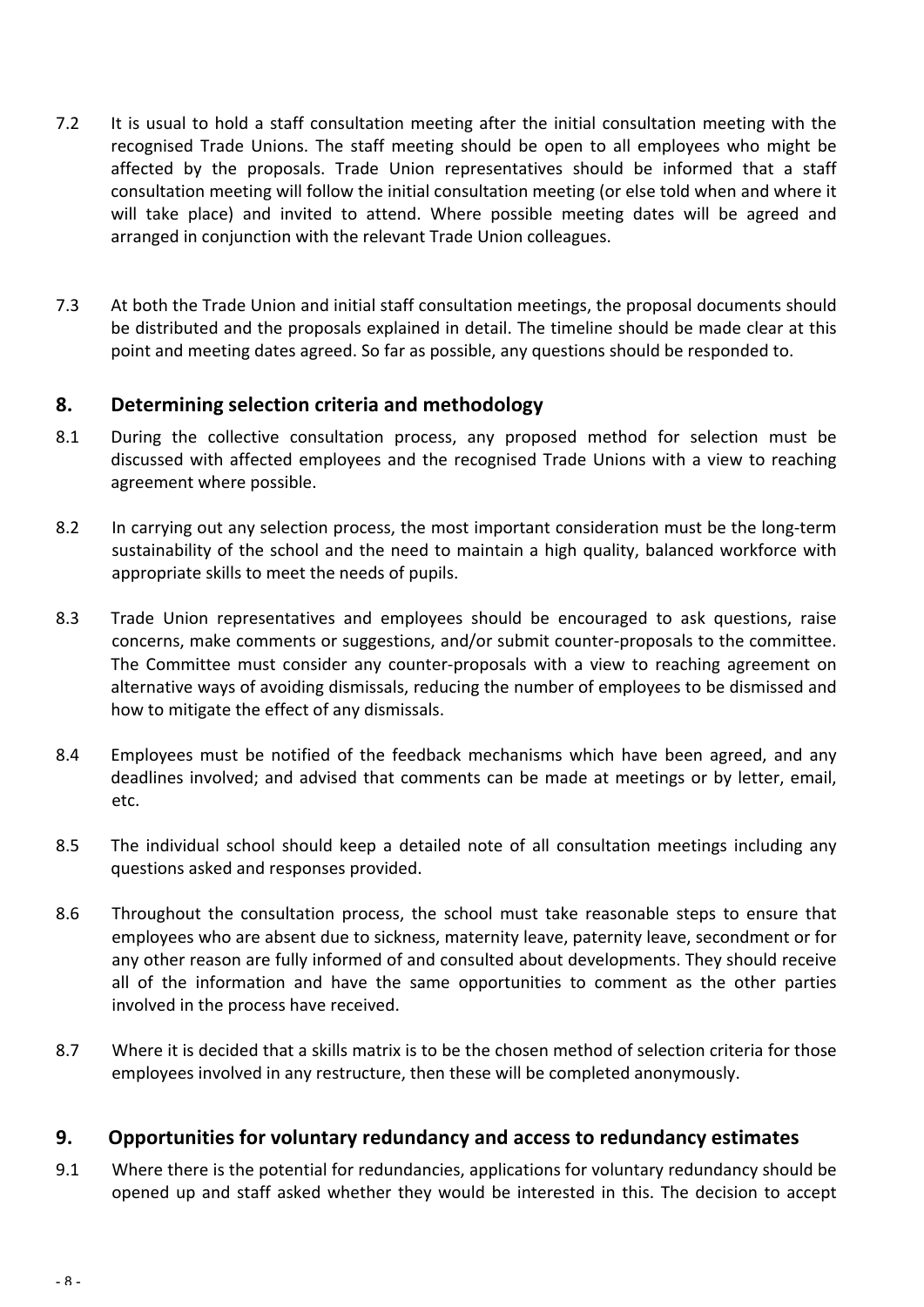applications for voluntary redundancy and any subsequent approval, will be at the discretion of the Trust. Advice should be given on the process for this and any affected staff should be given their redundancy estimates for them to consider whether they wish to pursue this option.

#### **10. Subsequent Consultation Meeting(s)**

- 10.1 Following the initial consultation meetings, all feedback received from Trade Union representatives and/or affected employees must be collated and may be summarised. If counter-proposals have been put forward, the Nominations Committee must consider whether any agreement can be reached on these. In its response it should outline the consequences of adopting the counter-proposals and, if they are considered impractical to implement, explain the reasons why. Employees should be offered the opportunity to have individual consultation meetings should they wish. Support from the Cluster Business Manager/HR Officer should be sought when conducting these meetings. Members of staff must be reminded of their right to be accompanied at individual consultation meetings by a Trade Union representative or work colleague.
- 10.2 Consultation should consider ways of avoiding dismissals, reducing the numbers of employees to be dismissed and mitigating the consequences of the dismissals. All aspects of the proposals should be open for discussion including job descriptions, any proposed changes to terms and conditions and any selection process if applicable.

#### **11.** Close of Consultation

- 11.1 It is not necessary for the parties to reach agreement for the consultation to be complete. As long as there has been genuine consultation with a view to reaching agreement and the school can demonstrate that it has listened and responded to any comments and counter-proposals and that all matters have been resolved as far as possible, it can end the consultation process. The consultation period should last for a minimum of ten days as discussed at 7.1. However there may be a need at some stage in the consultation process to provide additional time to consider the proposals.
- 11.2 At the end of the consultation process, whether the school decides to pursue its original proposals or some modified version of those proposals, the school will provide the Trade Unions with details of the changes that will be implemented, together with a list of affected employees and a copy of the final structure where applicable.

#### **12. Voluntary Redundancy Decision and Notice Period**

- 12.1 The Committee can consider applications for Voluntary Redundancy at any suitable point in the process and will decide whether or not these will be accepted. If they are accepted then the employees contractual notice period will begin on that date and this will be confirmed in writing.
- 12.2 Please note that the entitlement to contractual notice extends to all affected employees regardless of whether they are made redundant on a voluntary basis or a compulsory one.
- 12.3 Employees can choose to waive their right to notice and leave early with the agreement of the school. Where this is the case it should be confirmed in writing and the implications of this made clear to the employee.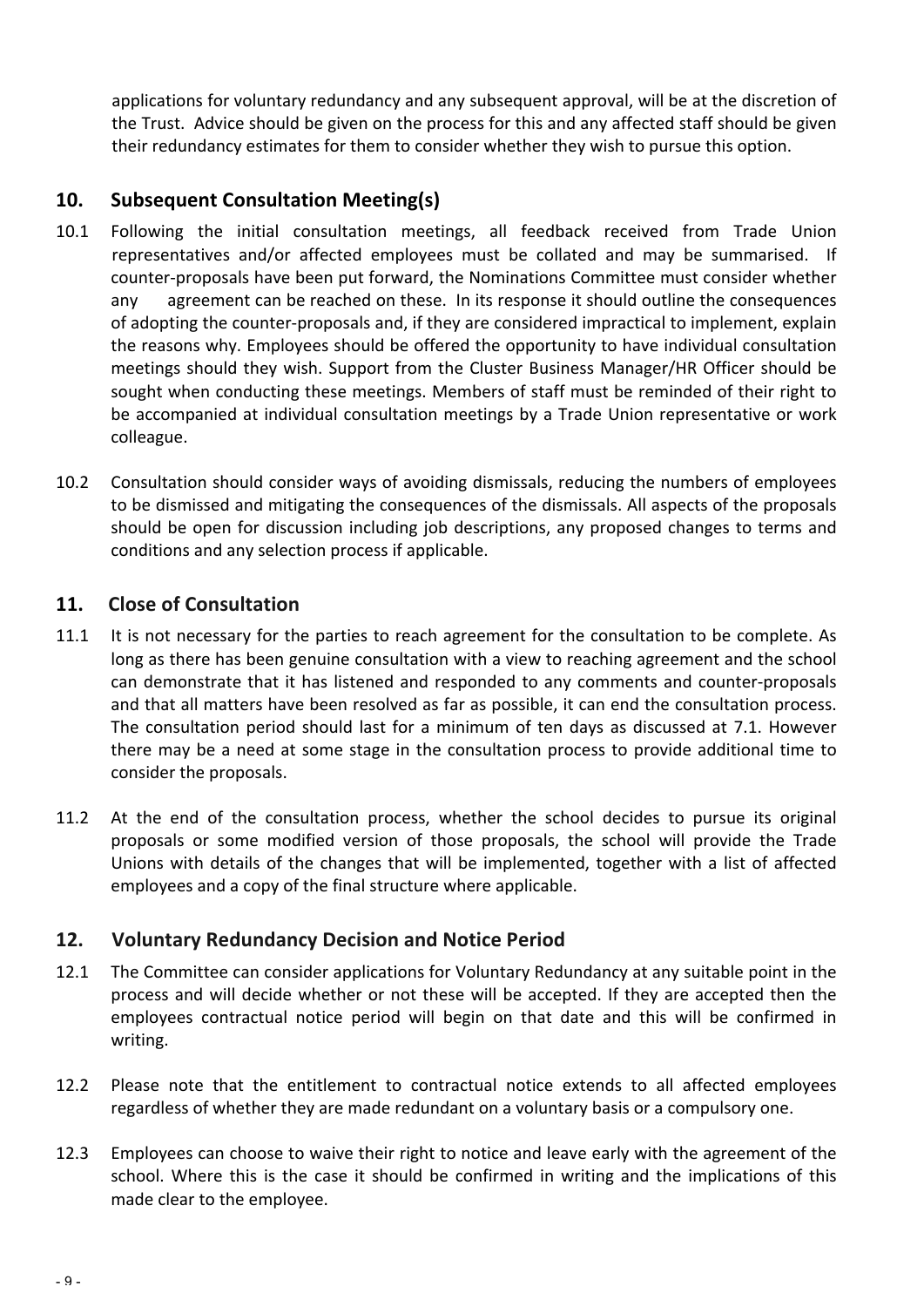12.4 Should the employee choose not to waive their right to notice the termination date of their employment will be the end of their contractual notice period. Ideally enough time should be factored in to the process to allow for the employee to work their notice if required.

#### **13. Assimilation Process**

13.1 The purpose of the Assimilation process is to provide a fair, transparent and efficient process for placing existing employees into the new organisation structure, and identifying any possible redundancies.

#### 13.2 **Establishing Assimilation Categories**

Employees' assimilation rights are determined by examining the following factors:-

- Comparison of the duties and responsibilities of each post in the new structure compared to those of each employee in their current substantive post (ignoring any temporary promotion or acting responsibilities).
- Current level/grade within the relevant part of the organisation. This is to preserve the employee's status and to ensure fairness in the assimilation process.
- Relevant experience, skills and competencies.
- The comparison of duties and responsibilities of the new posts in the new structure to current employees in their existing substantive posts should be based upon a significant proportion of duties and responsibilities listed in the new job description being the same as those in the employee's existing substantive post using the assimilation categories outlined in appendix B.
- 13.3 The outcome of the assimilation process will be to assign to all posts in the new structure an Assimilation Category A, B, C or D. Once assimilation categories have been assigned, it is intended to open up any vacant or new posts. Please note that when advertising new vacancies these will be ring fenced for internal candidates first.
- 13.4 An employee may be assimilated to the same level in the new organisation structure as the level they work at in the old structure, but that does not necessarily mean at the same grade, as a level may span several grades. An employee may be assimilated at a level below their existing level, but this may only occur if it does not unfairly displace an employee who works at that lower level.
- 13.5 If an employee is assimilated to a lower level graded post, the Trust will exercise its discretion as to whether to apply the Local Authority's Pay Protection Agreement for support staff, in full, part or not at all. This will be detailed in the Business Case at the start of the consultation. For teaching staff, the appropriate pay protection arrangements as outlined in the School Teachers Pay and Conditions Document that is in place at the time will be applied.
- 13.6 Where an employee cannot be assimilated at their current level or to the level below and there are no vacant or new posts to apply for, the employee is displaced and will be placed at risk of redundancy.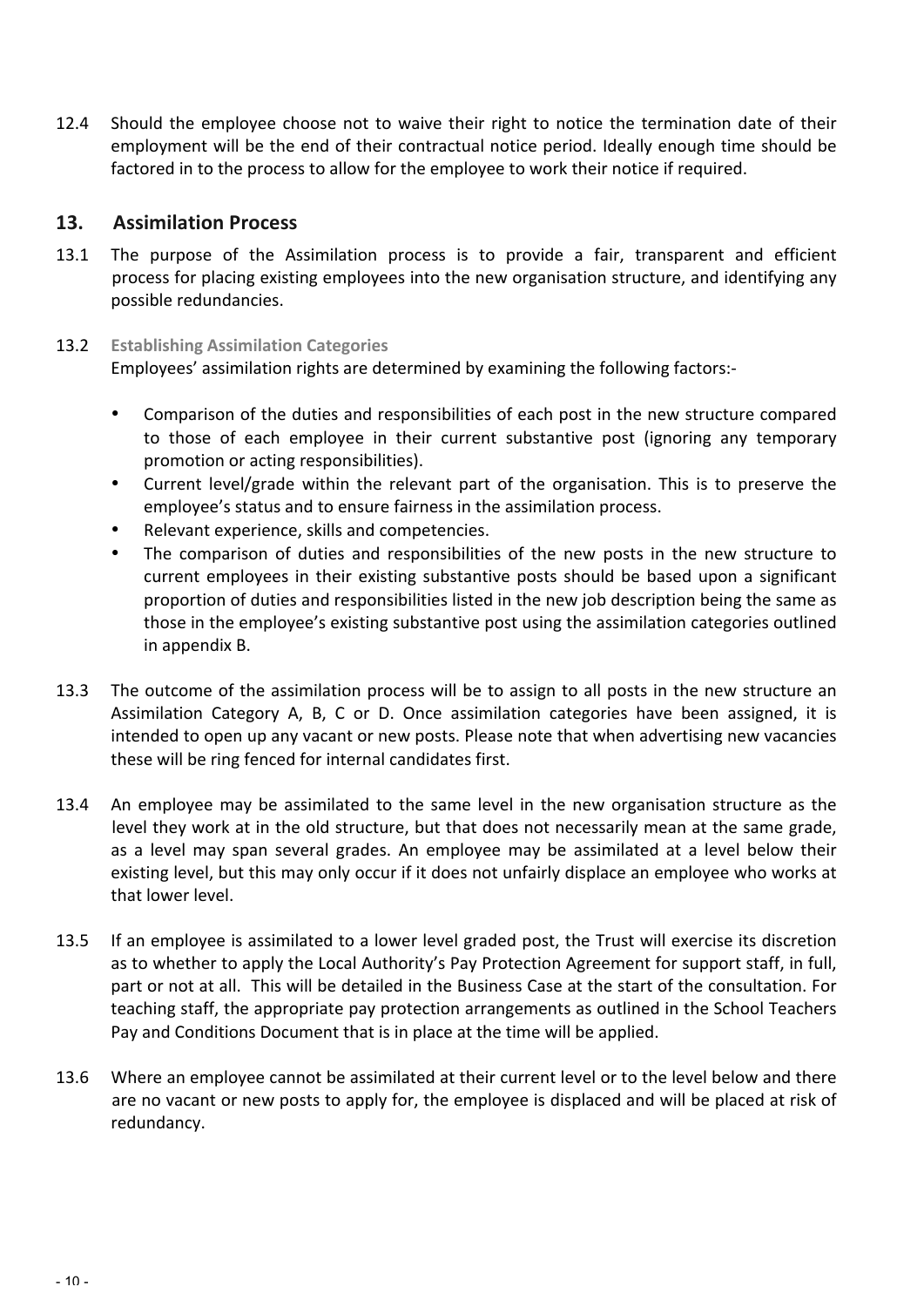- 13.7 However, where a level-by-level approach is not necessary, or appropriate, an alternative approach can be determined through consultation between management and trade union representatives, according to the circumstances.
- 13.8 The Assimilation process involves management and trade union representatives meeting to agree assimilation categories, wherever possible, to move employees from the "old" structure to the "new" structure, identify any displaced employees and deal with issues and problems that arise on a joint basis. A template list of employees with all relevant details and assimilation consideration will be produced.
- 13.9 **Implementation of Assigned Assimilation Categories** Following the Assimilation Meeting(s), employees will be notified in writing of their proposed assimilation rights.
- 13.10 Where a selection process is required to assimilate employees into posts this will be put in place as soon as practicable. This will normally be undertaken by 'limited competition exercise' which must be relevant and appropriate to the post being selected for, but there may be circumstances where other/additional selection processes may be more appropriate.

Notify employees who have been assimilated and make arrangements for them to receive confirmation of their assimilation.

#### **14.** Right of Appeal Against Assimilation Category

- 14.1 Employees should be informed of their right of appeal against the assimilation category they have been allocated. This should be exercised in writing by setting out the reasons for the appeal, to the Chair of the Committee within 5 working days of notification of their assimilation rights. This may need to be extended for a short period to allow absent employees to respond. The Appeal form can be found in Trust SharePoint.
- 14.2 Appeal hearings should be arranged as soon as possible. The Appeal procedure and format of the hearing is detailed in appendix C.

#### 14.3 Notification of Assimilation Decisions

When assimilation categories have been assigned and any relevant appeal hearings completed, the following should then take place:-

#### **Direct Assimilations**

Inform those employees who have directly been assimilated into posts in the new structure and confirm in writing. Arrangements should be made to issue the appropriate contractual documentation.

#### **Displaced Employees**

Notify displaced employees that they will be out at risk of redundancy. Where possible, the school will take all reasonable measures to highlight to the members of staff, possible job opportunities. This may be in liaison with other schools or by providing affected staff with appropriate vacancy bulletins.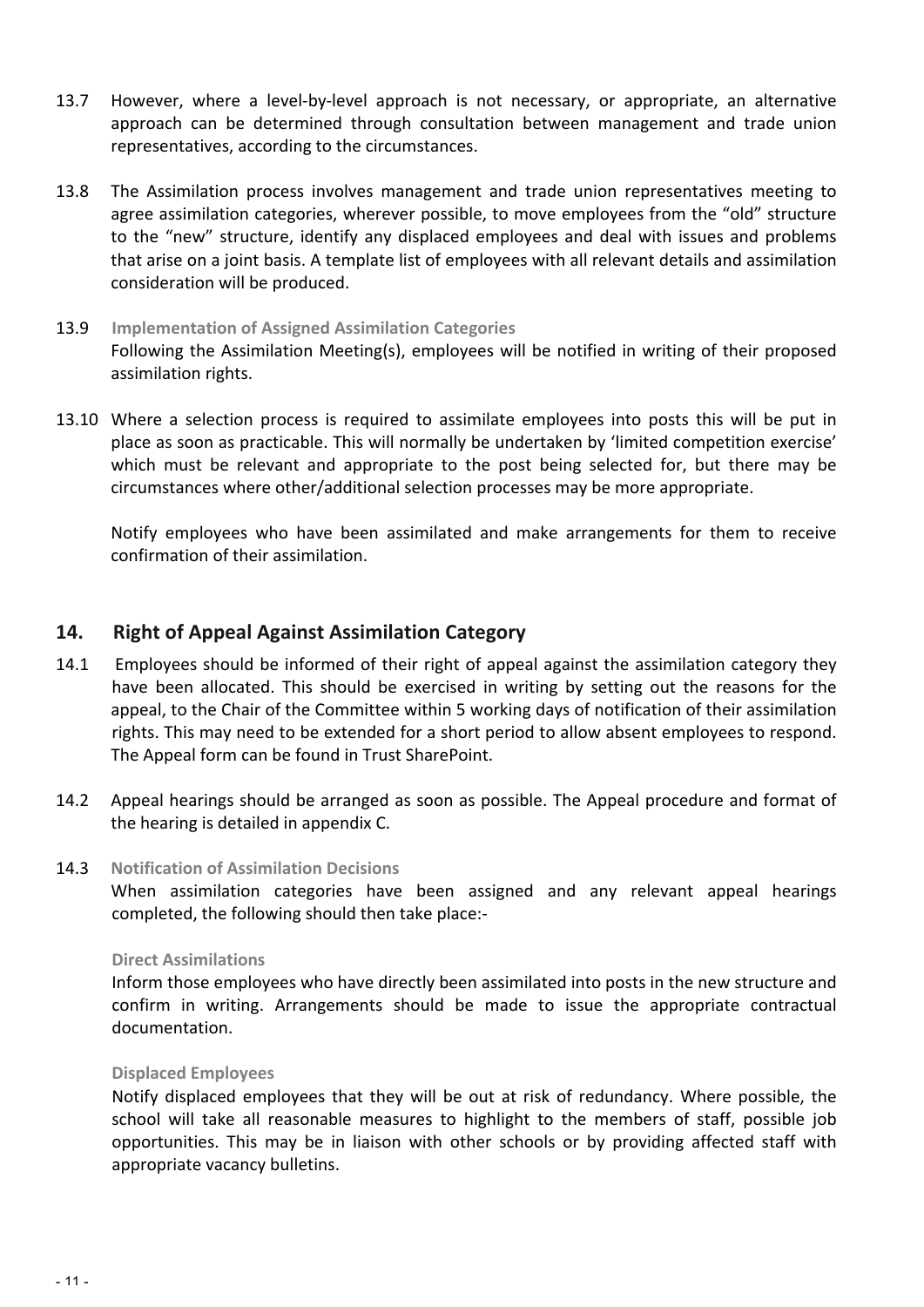## **15.** Redundancy Nomination Meeting (to be held within 3 working days of the **Limited Selection Competition Process)**

- 15.1 Once the assimilation process has been completed employees who are displaced as a result of being unsuccessful in the selection process or their post is no longer available in the new structure should be nominated for dismissal by reason of redundancy. This is subject to discussion with those employees and consideration of any representations they put forward.
- 15.2 Affected employees will not be eligible to attend the meeting but one trade union representative (full time convenor) on behalf of all trade unions can attend this meeting as an observer.

Following the meeting, the chair of the Committee must write a letter (letter template can be found in Trust SharePoint) to each employee who has been nominated for redundancy. The letter should:

- explain why the School is proposing to dismiss the employee, giving details, if relevant, of the criteria used to recommend their nomination for redundancy and the basis on which they have been selected;
- enclose copies of any documentation upon which the Committee relied on, in reaching its conclusions e.g. anonymised scores following the limited selection process;
- advise that if the employee wishes to lodge an appeal to the Appeals Committee, he or she they may do so either in writing, or in person at a redundancy appeal meeting, or both; Where meeting dates have not been previously agreed timeframes will be set.
- remind the employee of the right to be accompanied at the redundancy appeal meeting by a Trade Union representative or work colleague;
- propose a date, place and time for a redundancy appeal meeting and ask the employee to confirm his or her attendance; and
- advise that any written representations must be received by the clerk to the Trust at least five working days before the date of the redundancy appeal meeting.

### **16.** Redundancy Appeal Meeting (to be held within 10 working days of the **Redundancy Nomination Meeting)**

- 16.1 The purpose of a redundancy appeal meeting is to provide employees with an opportunity to present information they deem relevant in an attempt to persuade the Appeal Committee that they should not be dismissed and/or consider any proposals put forward as an alternative to dismissal in the case of the individual.
- 16.2 The following people may attend a Redundancy Appeal meeting:
	- Chair of the Committee and the clerk;
	- HR to advise the Appeal Panel;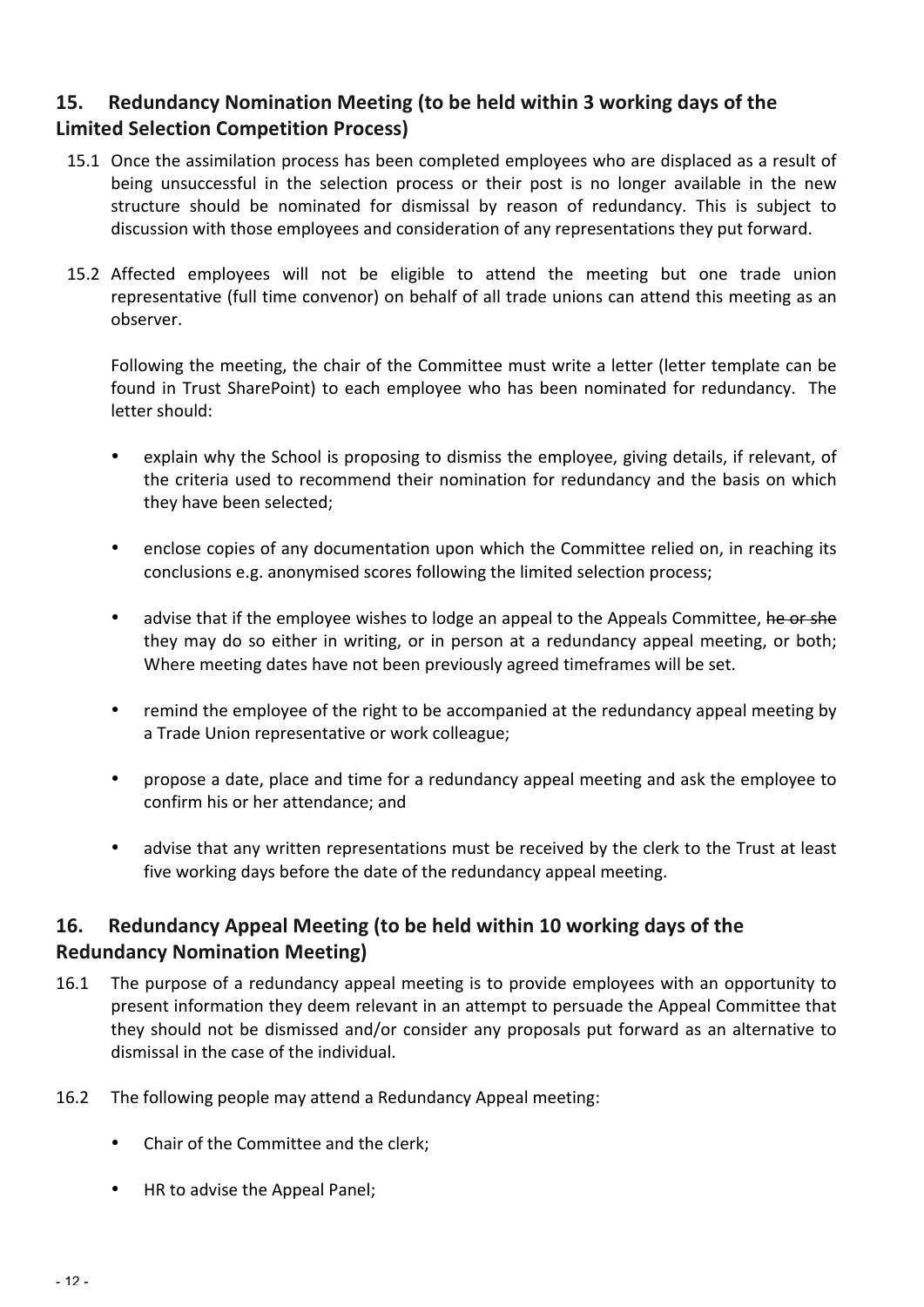- The Headteacher and/or another senior manager as a witness and/or in an advisory capacity if appropriate; and
- the employee concerned and his or her Trade Union representative or work colleague

At the Redundancy Appeal meeting (procedure) included at Appendix C), the Appeal Committee will:

- hear and consider representations from, or on behalf of, the employee concerned; and
- after hearing any representations, determine whether the outcome from the redundancy nomination meeting is upheld and the employee is dismissed from their post by reason of redundancy.
- 16.3 If new evidence is brought which all parties have not had time to consider, the chair of the Committee may decide to adjourn the Redundancy Appeal meeting. This must be rearranged within 5 working days of the original Redundancy Appeal Meeting.
- 16.4 If the employee confirms they do not wish to have a Redundancy Appeal meeting, the decision from the redundancy nomination meeting will be final and confirmed to the employee as below. There is no further right of appeal against this decision.

#### **17.** Notification of Decision

17.1 Following the Redundancy Appeal meeting the chair of the Appeal Committee will write to the employee concerned notifying him or her of the Appeal Committee's decision. If the decision is that he or she they should be dismissed on the grounds of redundancy, the letter will state the grounds for the dismissal and explain that there is no further right of appeal.

#### **18.** Alternative Employment

- 18.1 Where an employee's post is declared redundant while they are absent on maternity, adoption or shared parental leave, the school is required to offer them any suitable alternative employment that is available in preference to any other employee who is similarly affected by the redundancy situation but who is not absent on maternity leave, adoption leave or shared parental leave. It is for the school to determine whether a post is a suitable alternative, giving consideration to all relevant terms and conditions of employment.
- 18.2 Where an employee unreasonably refuses an offer of suitable alternative employment they will not be entitled to a redundancy payment.
- 18.3 The provisions of the Redundancy Pay (Continuity of Employment in Local Government) (Modification) Order 1999 should be noted as they may apply in certain cases. Where an employee who is made redundant takes up a job with another employer covered by the Order within 4 weeks of the end of the old employment they will not be entitled to a redundancy payment. The employee retains their continuity of employment.
- 18.4 Where an employee is placed in alternative employment, which involves a different type of work or is on different terms from their previous employment, they are entitled to a four week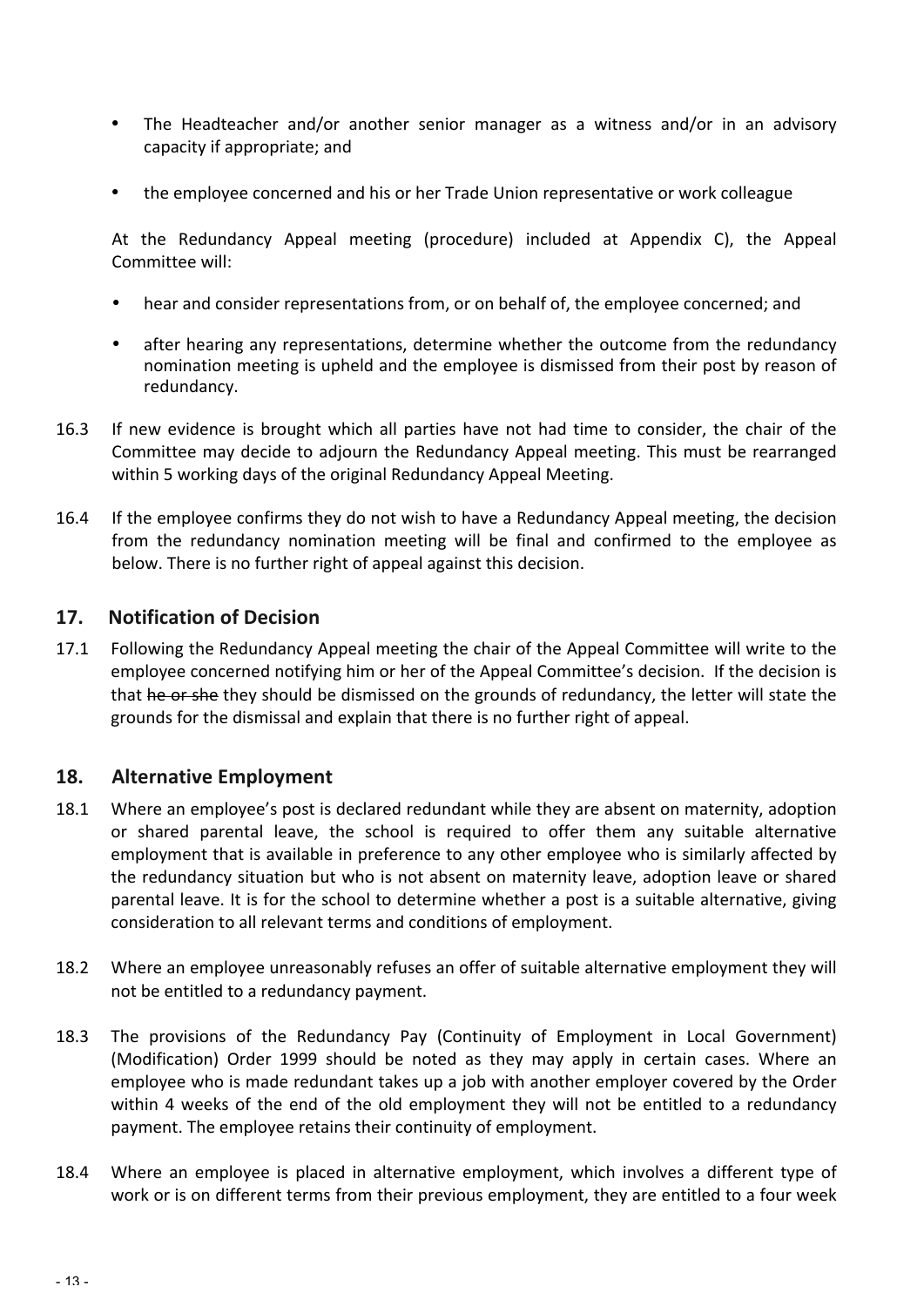trial period. This may be extended by agreement between the school and the employee to take account of reasonable training needs. An employee undertaking a trial period whilst under contractual notice of redundancy has the right to declare the trial unsuccessful by terminating it. If this happens the employee will be treated as having been dismissed when the original contract ended by reason of redundancy.

#### **19. Continuous Service Start Date for Multiple Post Holders**

19.1 Please note that in cases of multiple employment (where the employee has more than one post) with the school and they are only being made redundant from one post; the continuous service start date that will be used for the purposes of calculating the redundancy payment. School should inform the employee that it is their responsibility to check that their date of continuous service is correct as any redundancy payment will be based on the information that is held on payroll.

#### **20. Redundancy Payments and Pension Benefits**

Redundancy payments and pension benefits will be paid in accordance with the School's Discretionary Compensation Policy and the Local Government Scheme Regulations and Teacher Pension Schemes in existence at the date of the employee's employment.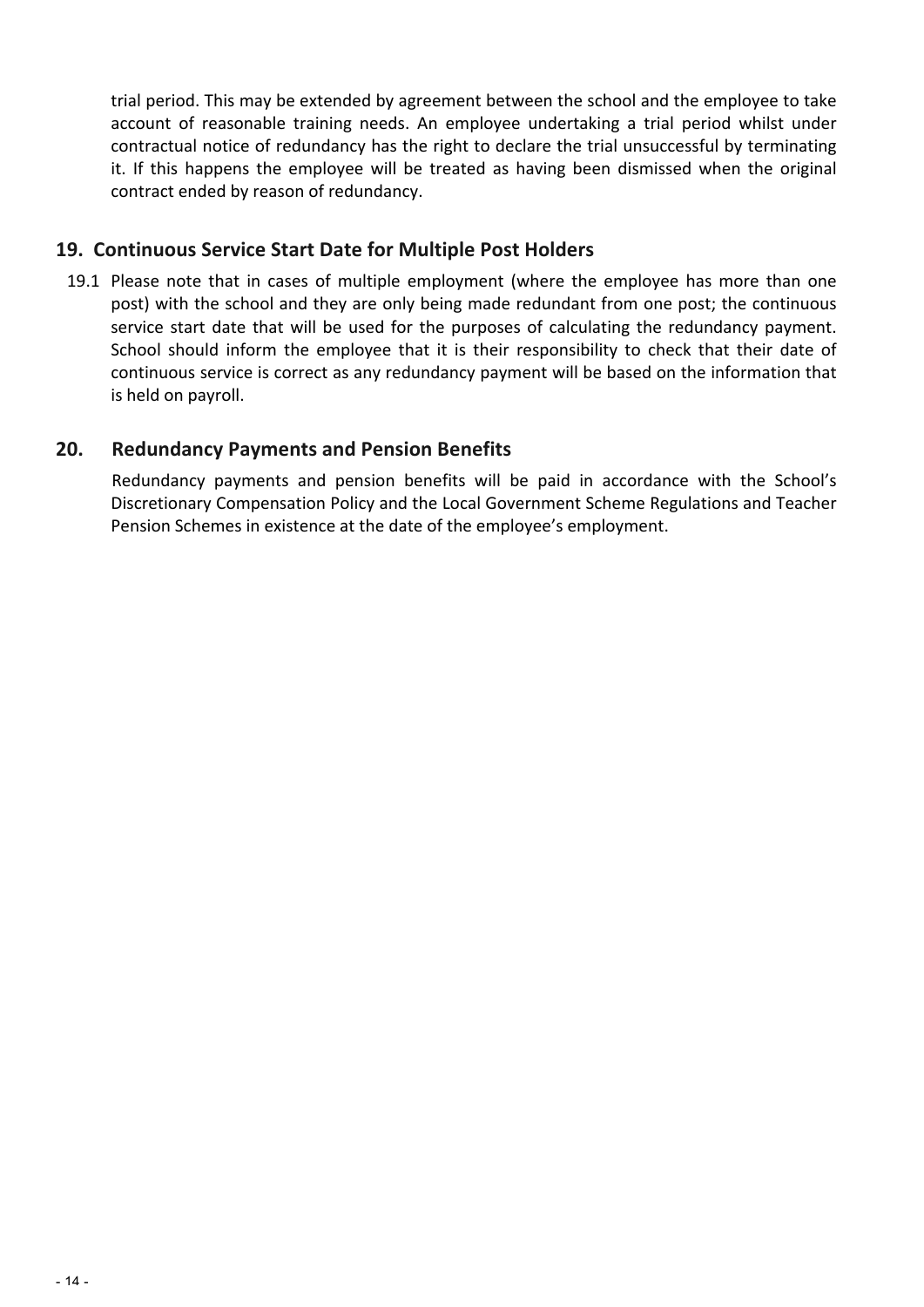## **Appendix A**

## **Proposed Timeline for Restructure**

| <b>Stage</b> | <b>Action to be taken</b>                                                                                                                                                                                                                                                                               | <b>Timeframe</b>                                                              | <b>Person Responsible</b> |
|--------------|---------------------------------------------------------------------------------------------------------------------------------------------------------------------------------------------------------------------------------------------------------------------------------------------------------|-------------------------------------------------------------------------------|---------------------------|
|              | <b>Notify Unions of</b><br><b>Potential Restructure</b><br>Propose a date for the<br>consultation meeting -<br>ideally giving unions at<br>least one weeks' notice.<br>Where possible all<br>relevant documents<br>should be sent to the<br>Trade Unions.                                               | (Dependant on when<br>information is<br>received)                             |                           |
|              | <b>Notify Staff of</b><br><b>Consultation Meeting</b><br><b>Time and Date</b>                                                                                                                                                                                                                           | (Dependant on when<br>information is<br>received)                             |                           |
| Stage 1      | <b>Consultation Meeting</b><br>with Trade Unions<br>Discuss proposals and give<br>out JDs. Discuss the<br>selection criteria for<br>assimilation.<br>See if TU have any other<br>recommendations or<br>feedback. Agree how<br>feedback will be given                                                    | <b>THIS MEETING</b><br><b>STARTS</b><br><b>CONSULTATION</b><br><b>PROCESS</b> |                           |
| Stage 1      | <b>Consultation meeting</b><br>with Staff<br>Discuss proposals and give<br>out JDs and proposed<br>structure. Agree the<br>selection criteria and<br>discuss assimilation<br>categories of staff. See if<br>staff have any other<br>recommendations or<br>feedback. Agree how<br>feedback will be given | <b>THIS MEETING</b><br><b>STARTS</b><br><b>CONSULTATION</b><br><b>PROCESS</b> |                           |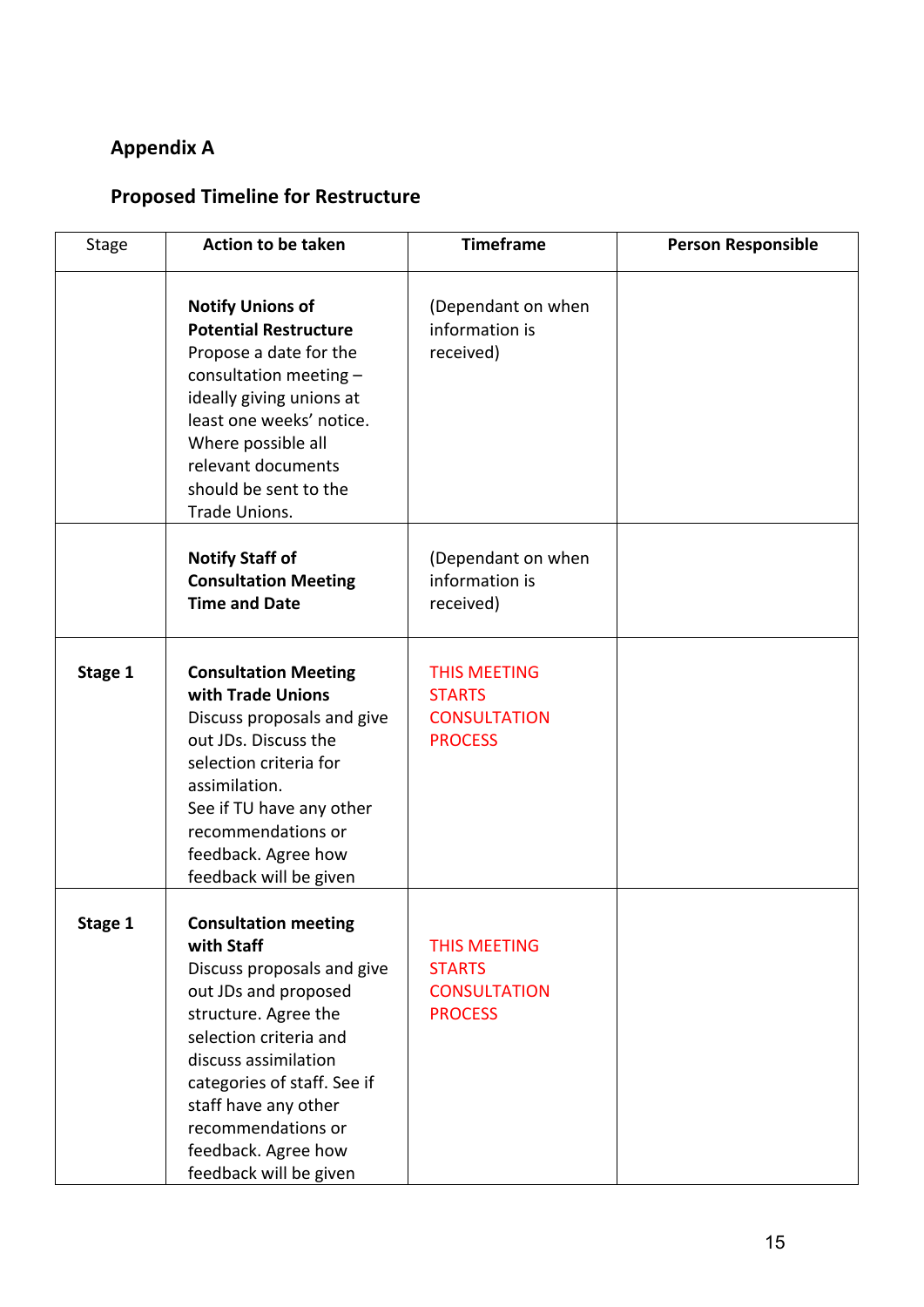| <b>Stage</b><br>2/3 | <b>Subsequent or Final</b><br><b>Consultation meeting</b><br>Seek agreement on the<br>proposal (this may be<br>possible at Stage 2 but<br>depends on feedback and<br>any alternatives<br>proposed)                                                                          | Propose that this<br>takes place                               |                                                                                                                                              |
|---------------------|-----------------------------------------------------------------------------------------------------------------------------------------------------------------------------------------------------------------------------------------------------------------------------|----------------------------------------------------------------|----------------------------------------------------------------------------------------------------------------------------------------------|
| Stage 4             | <b>Assimilate Staff across</b><br>Agree assimilation<br>categories and move staff<br>from old structure to new<br>structure, identifying<br>displaced staff.<br>Following above meeting,<br>notify staff of Assimilation<br>category.<br>Staff have the right to<br>appeal. | (Try and add on after<br>the above if possible<br>with unions) |                                                                                                                                              |
| Stage 5             | <b>Limited Competition</b><br><b>Selection Process</b>                                                                                                                                                                                                                      |                                                                | HR to draft, Chair of<br>committee to sign                                                                                                   |
| Stage 6             | <b>Redundancy Nomination</b><br>meeting<br>Send outcome of<br>redundancy nominations<br>meetings                                                                                                                                                                            | Within 3 working<br>days of the limited<br>competition process | TU rep, nominated<br>directors, HR<br>Representative,<br>management and Clerk<br>taking notes.<br>HR to draft, Chair of<br>committee to sign |
| Stage 7             | <b>Redundancy Appeal (if</b><br>necessary)<br>Give verbal outcome to<br>employee<br>then<br>and<br>confirm in writing to the<br>employee<br>within<br>3                                                                                                                     | Within 10 working<br>days of the<br>redundancy<br>nomination   | TU reps, employee<br>Directors Committee, HR<br>Representative<br>management and Clerk<br>taking notes.<br>HR to draft, Chair of             |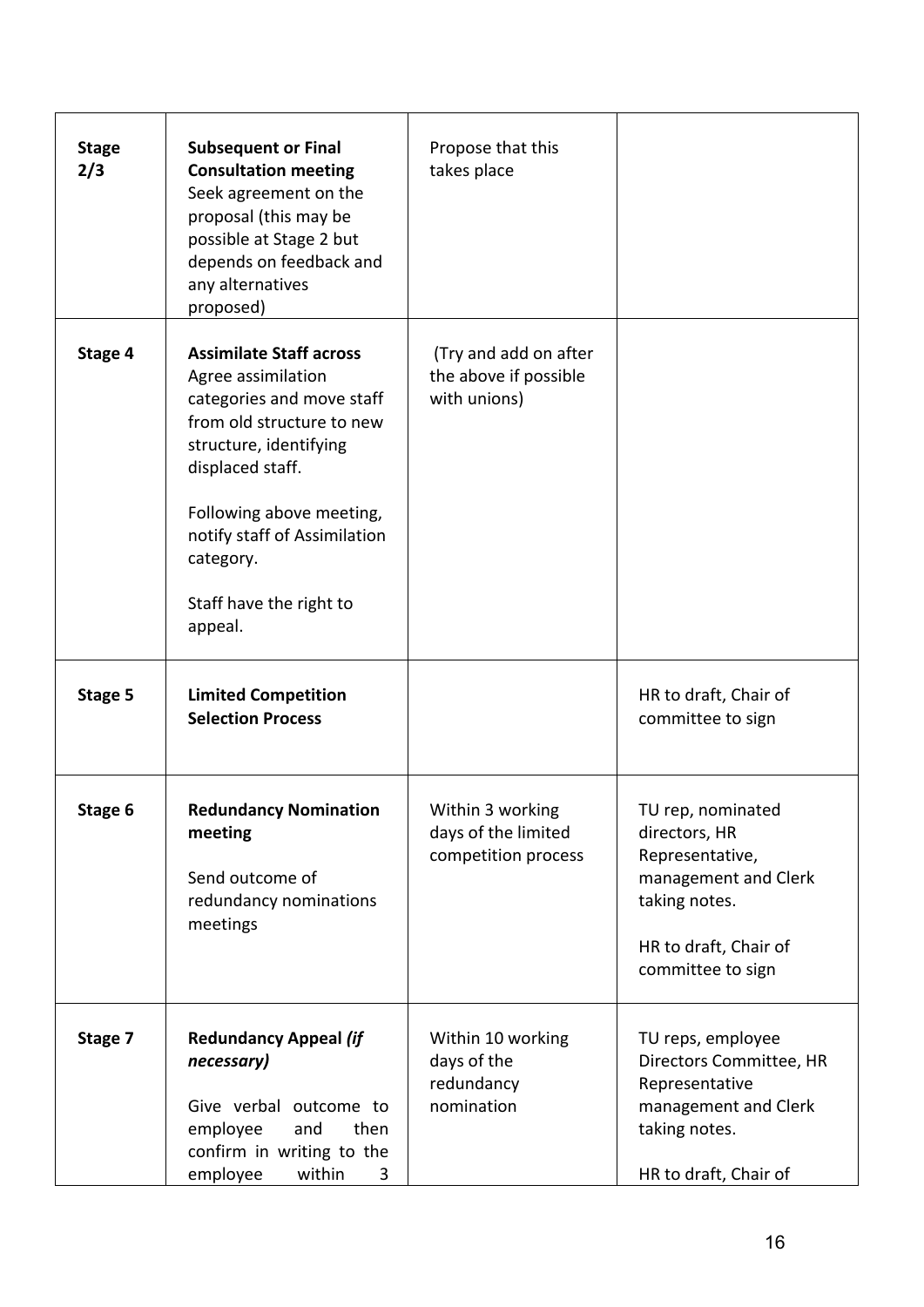| working days. | committee to sign |
|---------------|-------------------|
|               |                   |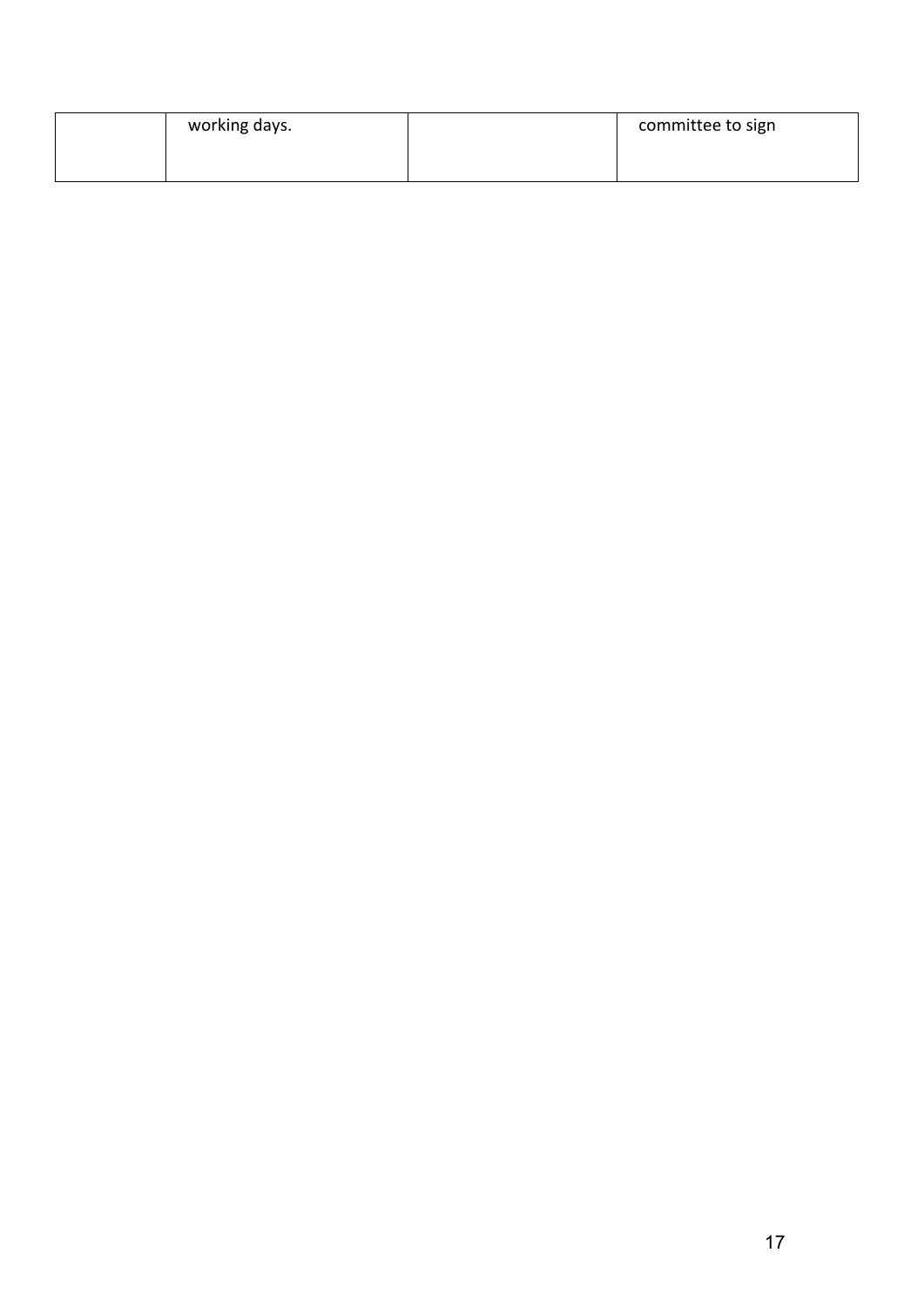## **Appendix B**

### **Assimilation Categories for Posts**

#### **Category A**

The job(s) is considered to be directly similar in tasks, duties and responsibilities to post(s) in the previous structure. The grade and reporting relationship may be different, but it is **obvious** that a postholder(s) can be identified as being available for assimilation to the post(s) on the basis of the key tasks, duties and responsibilities of the former post. The only course of action is for the member of staff to be directly assimilated (slotted in) to the new structure.

Where there are more members of staff available for assimilation than (Category A) in the new structure and all such members of staff (assimilees) are considered "suitable" then a "limited competition selection" procedure will apply.

#### **Category B**

The job(s) is considered to be **broadly** similar in tasks, duties and responsibilities to a post(s) in the previous structure, though the grade and reporting relationship may be different. There may be one or more members of staff who can be identified as being available for assimilation to this post(s). The course of action is to assimilate (slot in) the member(s) of staff whose present key tasks, duties and responsibilities are most similar to the new job, or where there is more than one member of staff who is available for a particular post, to have a "limited competition selection" procedure.

#### **Category C**

The job(s) is now **changed in emphasis** by task, duty, responsibility or grade from a job or jobs in the previous structure (e.g. by attachment of extra responsibilities, mergers, change in emphasis, reallocation of duties). The course of action is as follows:

- a) Where only one member of staff is identified as being suitable on the basis of his/her key task, duties and responsibilities of a former post - to be assimilated directly.
- b) Where more than one member of staff can be identified as performing part of the constituent tasks/duties and responsibilities, then "limited competition" should take place and particular members of staff identified as available for selection.
- c) Where no member of staff is available, this post becomes open to other members of staff elsewhere who are affected by structural changes.

#### **Category D**

The job(s) has been created to reflect a new direction or function. The course of action is as follows:

- Internal advertising indicating the key requirements of the post.
- Every possible consideration to be given to those members of staff who are
- Displaced / affected from elsewhere with suitable experience, qualifications and abilities.

Advice must be obtained from HR on those employees on temporary/fixed term contracts or secondment arrangements to ensure that any assimilation rights in such cases are determined **correctly.**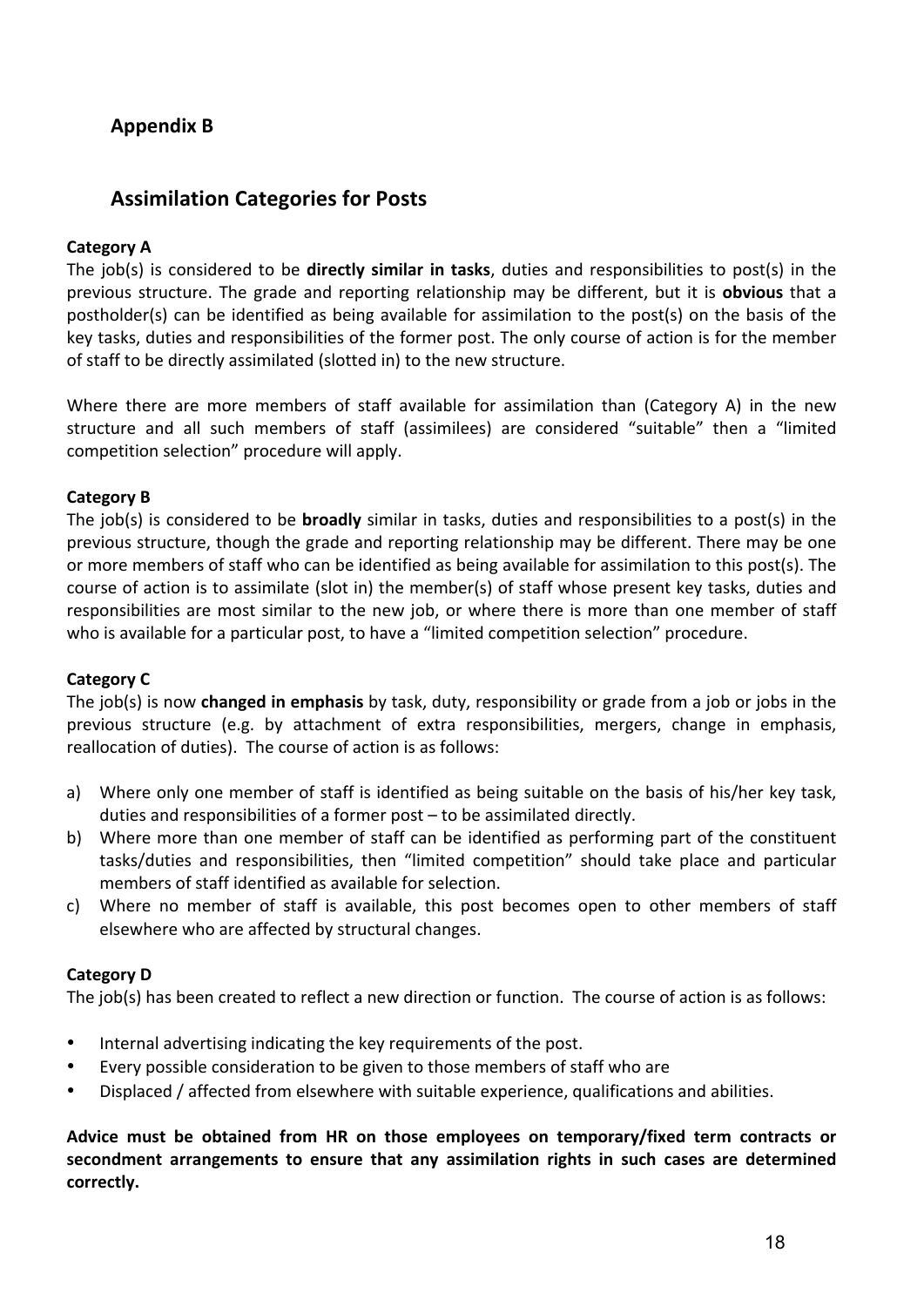The general rule is as follows:-

#### **Secondments**

Employees on secondment have assimilation rights to their substantive post in their substantive service area. They do not have assimilation rights in the services area/post that they have been seconded to.

#### **Fixed Term Contract Employees**

These employees may need to be included in the assimilation process like any other employee, however their rights may be determined or affected by the reason for the contract being temporary/fixed term and HR Advice should be sought.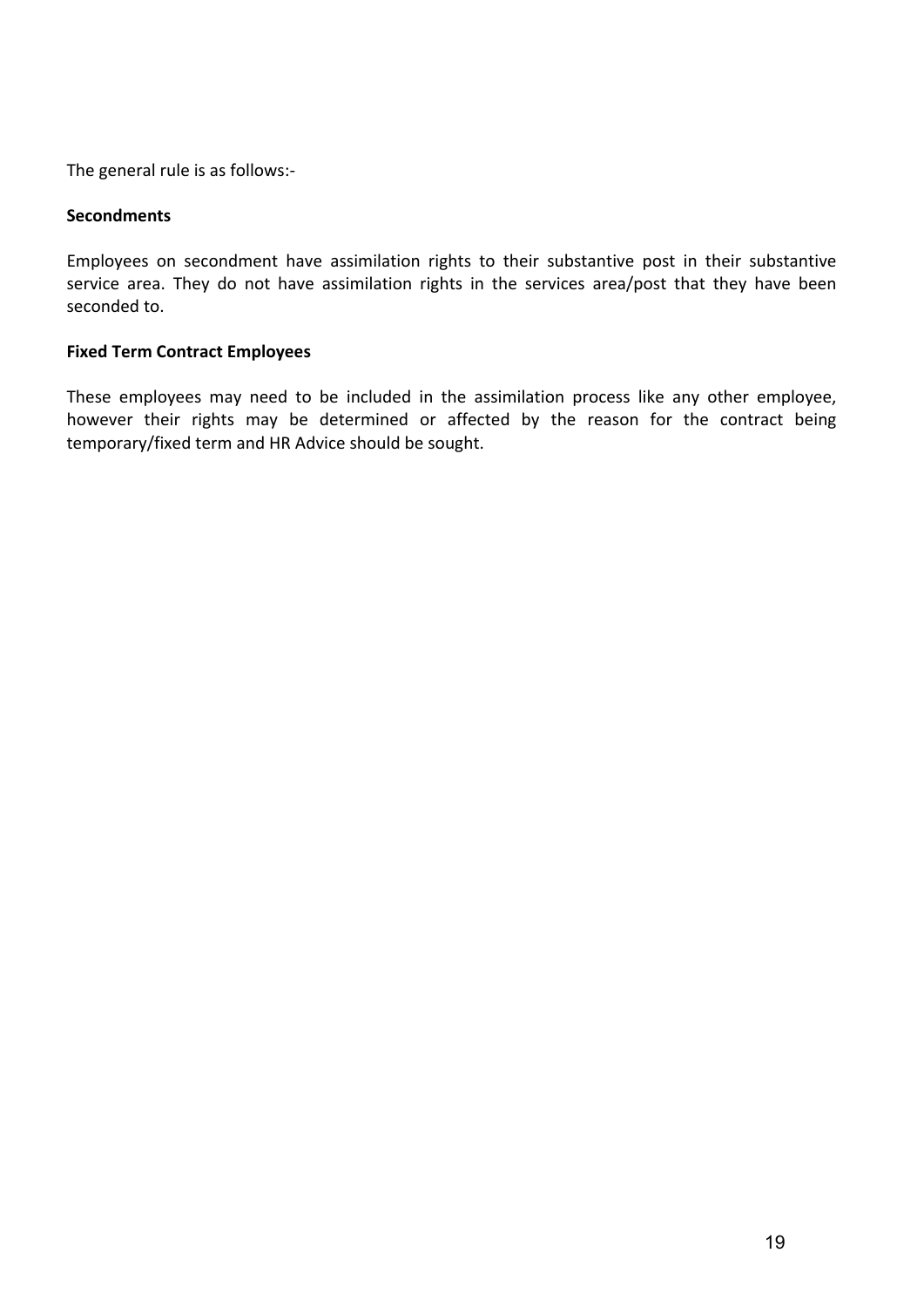### **Appendix C**

#### **Procedure for Appeals against Assimilation Categories or Redundancy Nomination**

An appeal against an assimilation category or redundancy nomination will be considered by a Panel consisting of 3 directors none of whom will have been involved in making the original decision

Employees have the right to be represented at the hearing by a Trade Union Representative or fellow employee.

This Panel will be chaired by one of the Directors.

The format of the hearing will be as follows:

- 1. The Appellant will be asked to state the grounds of his/her appeal.
- 2. Management's representative will be given the opportunity to ask relevant questions.
- 3. Management's representative will be asked to state the grounds on which their decision was based.
- 4. The Appellant will be given the opportunity to ask relevant questions.
- 5. The Panel will ask any questions they may have of both parties.
- 6. Both parties will be asked to withdraw to enable the Panel to reach a decision.
- 7. Both parties will be notified of the Panel's decision as soon as possible (normally within 24 hours). The decision will be confirmed in writing within 5 days.

This is the final level of appeal.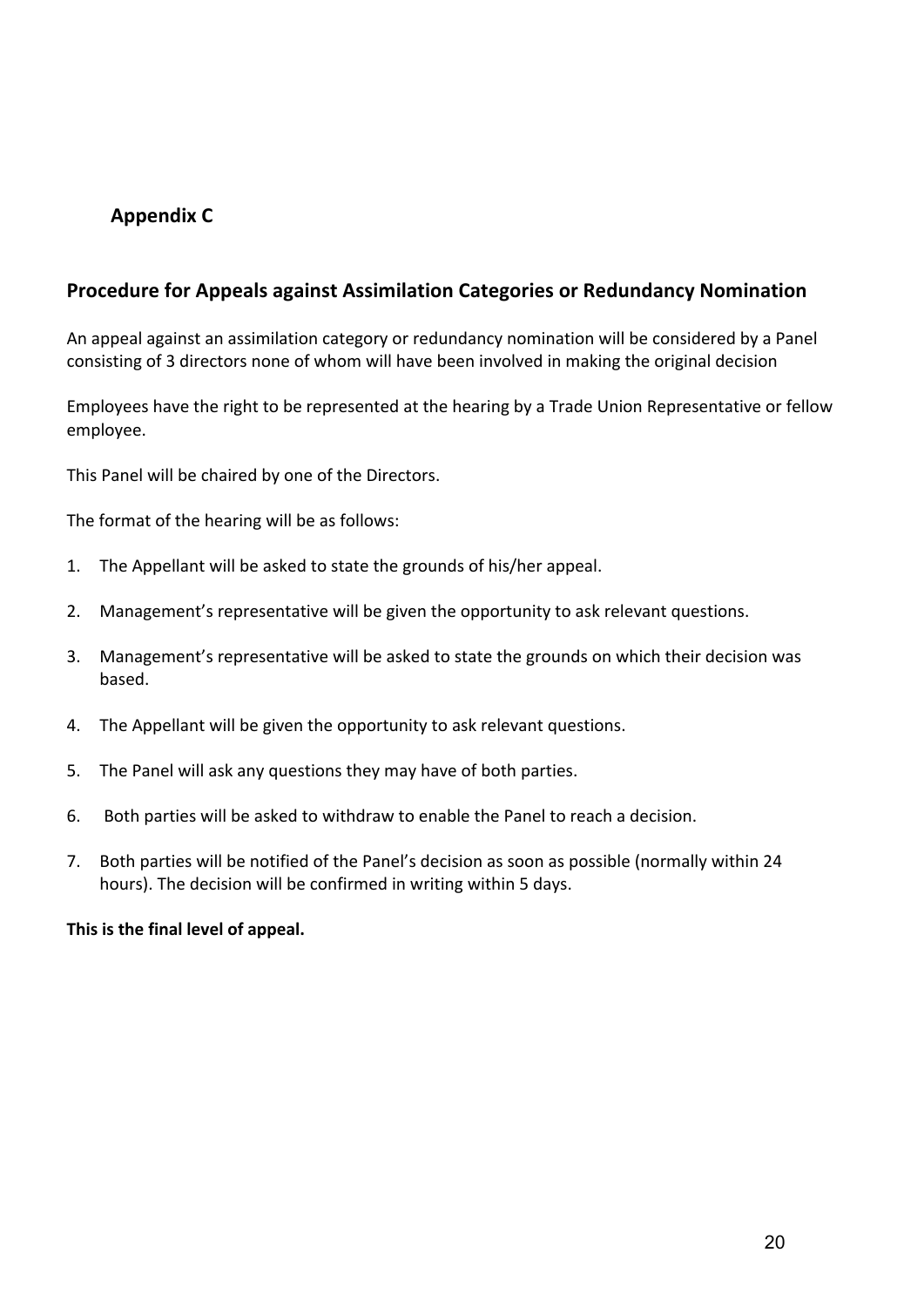**Appendix D** 

#### **How is a Redundancy Payment Calculated?**

Section 162 of the Employment Rights Act 1996 sets out how a redundancy payment is calculated:

This would start with determining the period, ending with the relevant date, during which the employee has been continuously employed.

From this the number of complete year's employment would be calculated. The appropriate amounts would then be calculated based on the following:

One and a half weeks' pay for each year of employment in which the employee was aged 41 or over;

One weeks' pay for each year of employment in which the employee was aged between  $22$  and  $40$ ; and

half a week's pay for each year of employment up to the age of 21.

Redundancy payments and pension benefits will be paid in accordance with the School's Discretionary Compensation Policy and the Local Government Scheme Regulations and Teacher Pension Schemes in existence at the date of the employee's employment.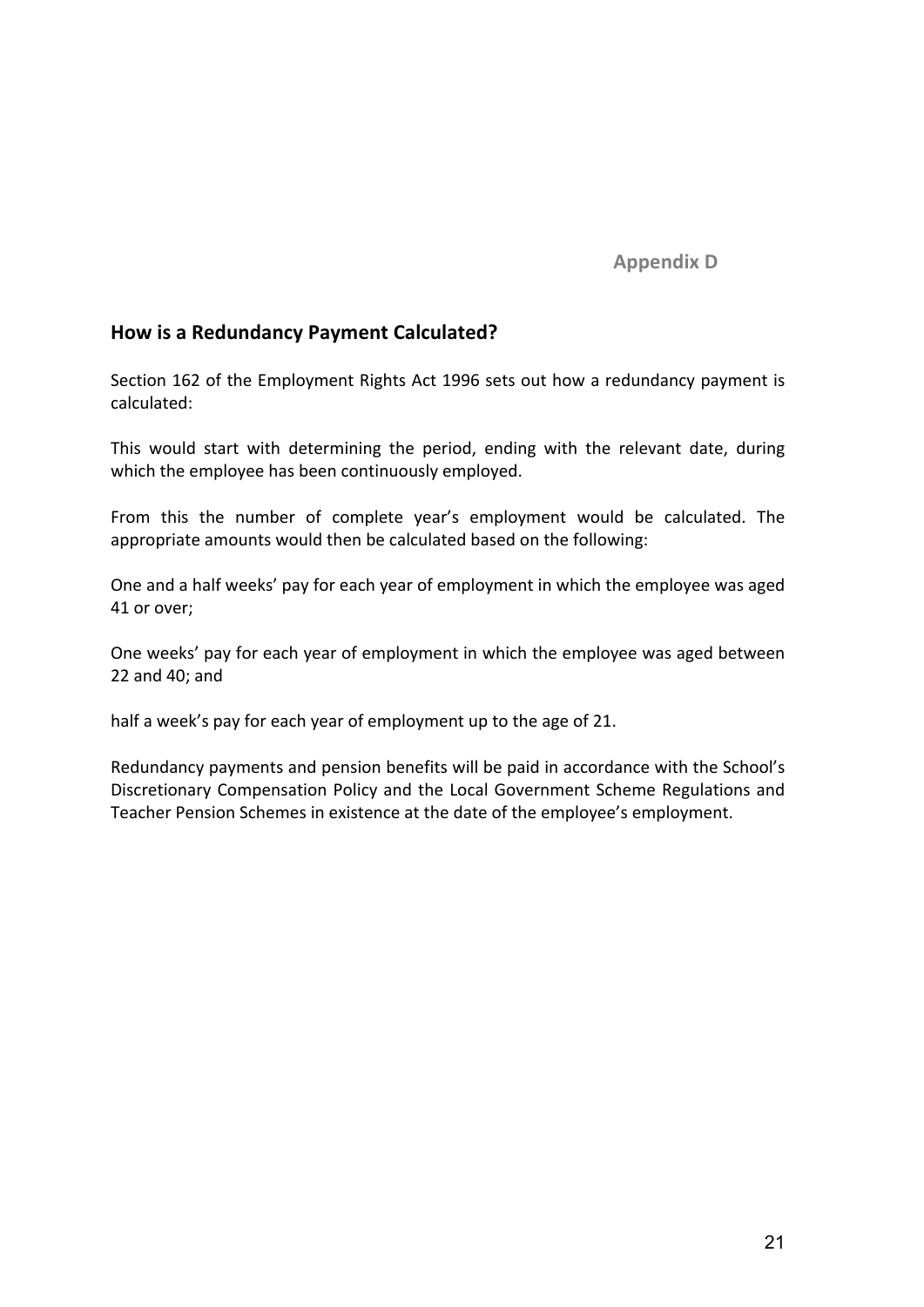## **Appendix E**

## **Contact Details for Teaching Trade Unions**

| Name of              | Name of         | <b>Contact Details</b>         | Contact       |  |
|----------------------|-----------------|--------------------------------|---------------|--|
| Representative       | <b>Union</b>    |                                | <b>Number</b> |  |
| <b>Adrian Cogill</b> | <b>NAHT</b>     | bradford@nahtofficials.org.uk  | 07914818782   |  |
| Wagas Ahmed          | <b>NEU (NUT</b> | waqas.ahmed@neu.org.uk         | 01274 414664  |  |
|                      | Branch)         |                                |               |  |
| Tom Bright           | <b>NEU (ATL</b> | Thomas.bright@neu.org.uk       | 01274 414664/ |  |
|                      | Branch)         |                                | 07768598209   |  |
| <b>Mark Sutton</b>   | <b>ASCL</b>     | Mark.Sutton@ascl.org.uk        |               |  |
| Wendy Shuttleworth   | <b>NASUWT</b>   | wendyshuttleworthnasuwt@gmail. | 01274 666189  |  |
|                      |                 | com                            |               |  |
| Mark Jessop          | <b>UNITE</b>    | mark.jessop@unitetheunion.org  | 07785611896   |  |

## **Contact Details for Non Teaching Unions**

| Name of             | Name of       | <b>Contact Details</b>            | <b>Contact Number</b> |  |  |
|---------------------|---------------|-----------------------------------|-----------------------|--|--|
| Representative      | Union         |                                   |                       |  |  |
| Linda Crowther      | <b>UNISON</b> | secretary@unison-bradford.org.uk  | 01274 513170/         |  |  |
|                     |               |                                   | 07866802827           |  |  |
| <b>Gary Nesbitt</b> | <b>GMB</b>    | Gary.nesbitt@bradford.gov.uk      | 07930245114           |  |  |
| Rob Murgatroyd      | <b>GMB</b>    | Robert.murgatroyd@bradford.gov.uk | 07943503515           |  |  |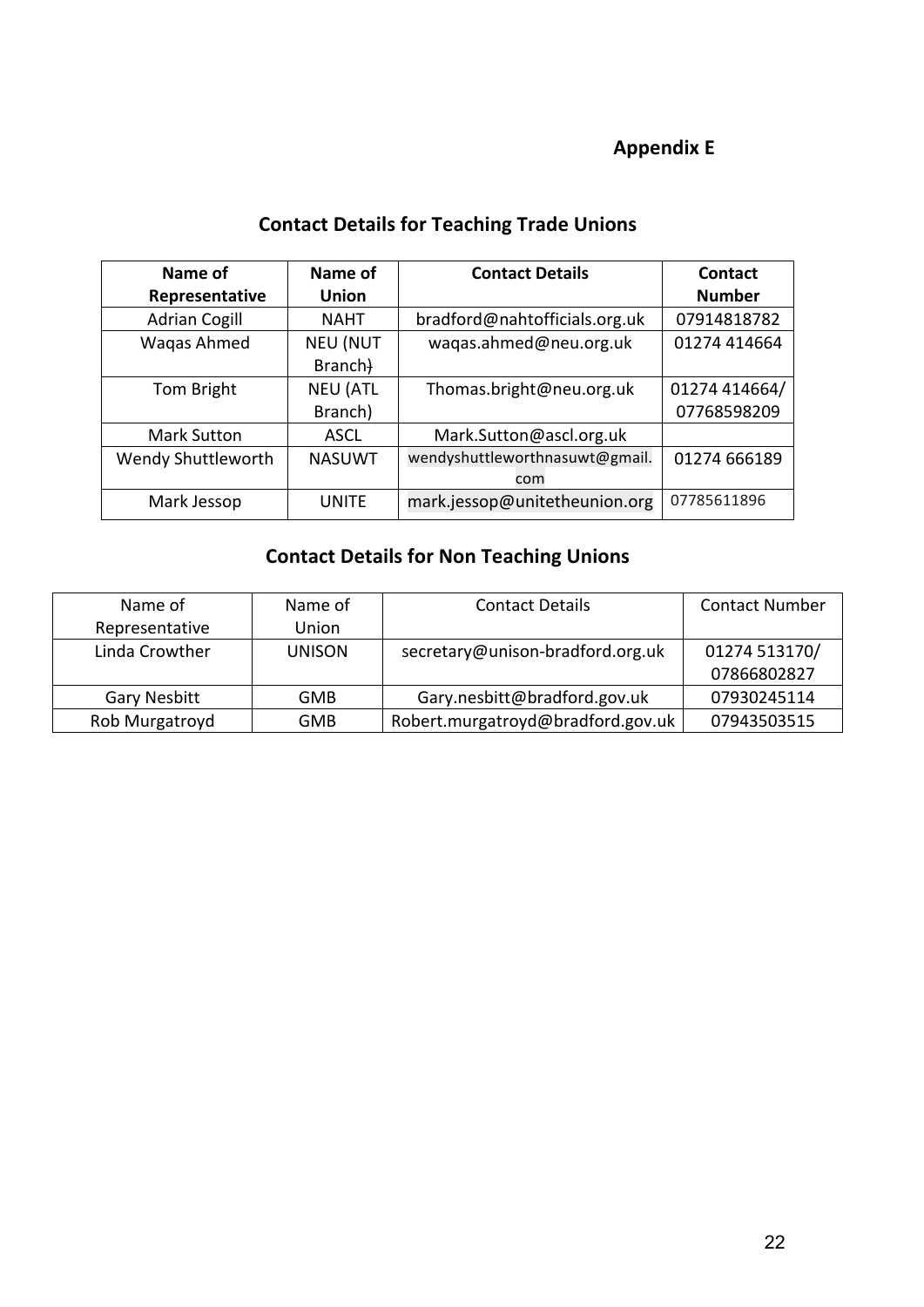## Part 2. Redundancy and Premature Retirement Policy

#### **1 Introduction**

- 1.1 This policy is written with reference The Teachers (Compensation for Redundancy and Premature Retirement) Regulations 2015.
- 1.2 The above Regulations give powers to employers to award discretionary compensation to teachers for redundancy, termination or premature retirement, should the school wish to use this discretion.
- 1.3 The Employment Rights Act 1996 provides the framework for the payment of redundancy compensation. The Teachers (Compensation for Redundancy and Premature Retirement) Regulations 2015 and the Teacher's Pension Regulations 2010 (as amended by the Teachers' Pension Regulations 2014) provide the statutory framework for the payment of premature retirement compensation relating to the release of pension for teachers aged 55 and over who are members of the Teachers Pension Scheme (TPS) and who are made redundant.
- 1.4 This policy sets out the Trust's decisions on how it will exercise its discretionary powers contained within the Teachers (Compensation for Redundancy and Premature Retirement) Regulations 2015.
- 1.5 This policy sets out the arrangements for compensatory payments to be made to teachers working in the Trust, in the event that their employment with their school is terminated on the grounds of redundancy or efficiency.
- 1.6 It should be noted that that none of the following discretionary powers are a contractual benefit or entitlement but instead decisions are made at the sole discretion of the Trust.
- 1.7 This policy should be used in conjunction with the Trust's Managing Workforce Change Policy (or equivalent) and any decisions around discretionary compensatory payments to be made to teachers in the school, will be agreed by all relevant parties at the start of the managing workforce change procedure.

#### **2 Entitlement**

- 2.1 This policy will apply to all teaching staff employed at Beckfoot Trust who are employed under Conditions of Service for School Teachers in England and Wales and who are eligible to be members of the Teachers Pension Scheme.
- 2.2 For the avoidance of any doubt this policy does not apply to:
	- Employees on National Joint Council (NJC) terms and conditions as they are covered by separate redundancy pay arrangements.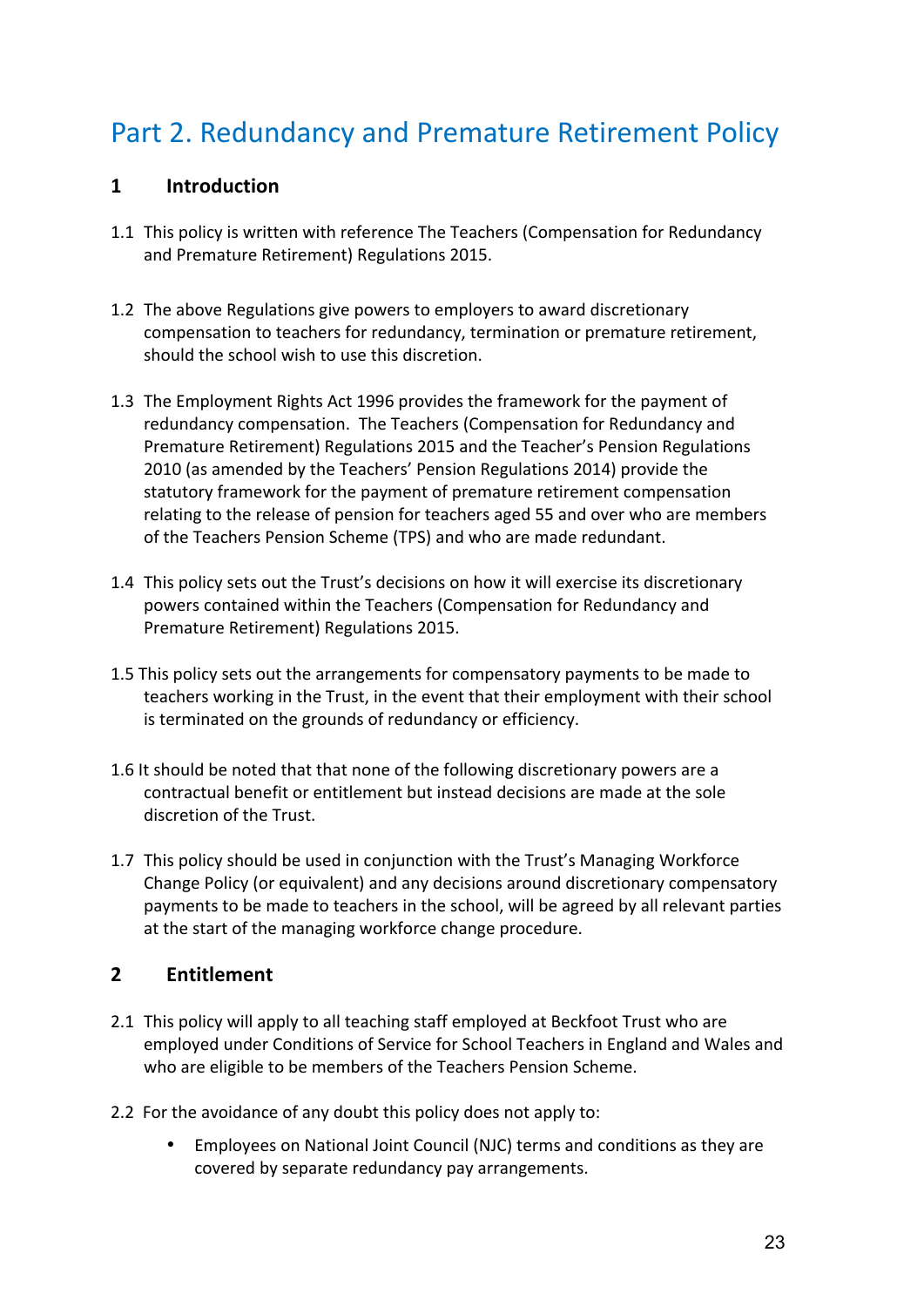- Teachers with less than 2 years continuous service with one or more Local Authorities on the date their employment ends will have no entitlement to any redundancy pay.
- Teachers on fixed term contracts and are over age 55 are not eligible for premature retirement compensation under the rules of the Teachers Pension Scheme, where the contract is ended at the time stated and for the reason stated. If continuous contracts are offered, redundancy may be payable in certain circumstances.
- Centrally employed members of staff.

The following areas outline those aspects of the teachers (compensation for **Redundancy and premature retirement) regulations 2015 in which schools are able to** choose to use their discretion or not, in making any decisions on discretionary compensation for redundancy or termination of staff.

It is advised that prior to any decisions being made by the school in relation to this policy, advice and guidance is sought from.

#### **Discretionary Compensation for Redundancy**

**PART 2 - Regulation 6** of the 2015 Regulations gives employers the power to waive the statutory limit on a weeks pay when calculating a redundancy payment in accordance with the Employment Rights Act. 1996.

#### **Policy Statement**

Beckfoot Trust in relation to both compulsory and voluntary redundancy situations and redundancy payments under Part 11 of the Employment Rights Act 1996 will pay an actual weeks earnings to an employee in school.

#### **3 Teachers' redundancy payments calculations**

Teachers will receive a redundancy compensation payment based on the provisions of the Employment Rights Act 1996 (ERA). This payment will be calculated using the formula set out in the ERA which comprises a defined number of weeks' pay based on age and continuous service at the date when employment is terminated, up to a maximum of 20 years service (See Ready Reckoner, **Appendix F**)

The calculation will be based on continuous local government service with any other local authority or employer covered by the Redundancy Payments Modification Order.

A week's pay is that which the employee is entitled to under his or her terms of the contract at the 'calculation date'. The 'calculation date' is the date on which the employer gives the employee notice of dismissal on the grounds of redundancy. If the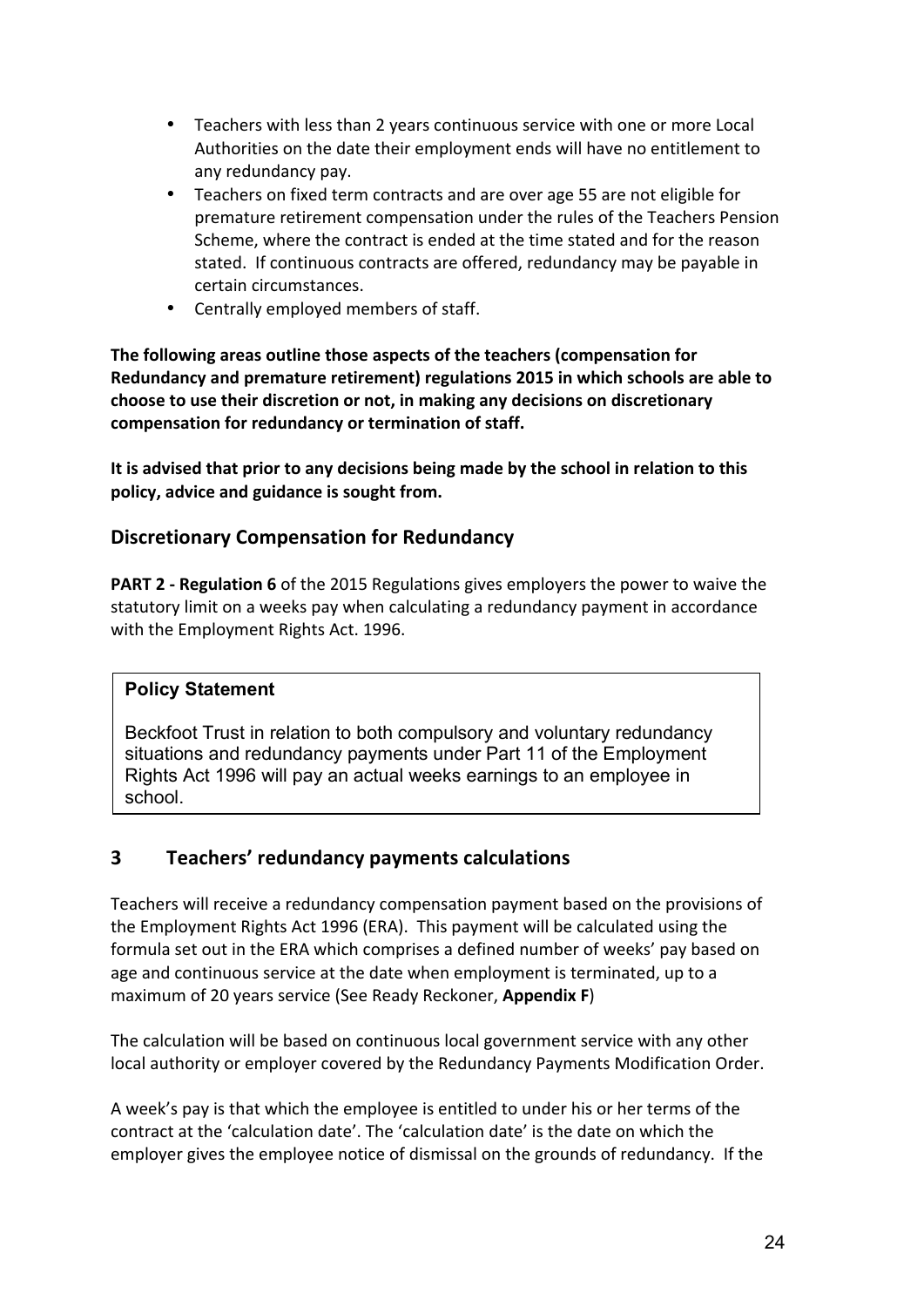pay varies, the amount of the week's pay is averaged over the 12 weeks prior to the 'calculation date'.

A week's pay is made up of basic salary and any allowances that the employee is in receipt of at the 'calculation date' e.g. TLR/SEN/ Acting Allowance.

#### **4 Discretionary Compensation for Termination**

**PART 3 - Regulation 8** of the 2015 Regulations gives the "relevant body" the discretionary power to **award up to 104 weeks as a lump sum compensation payment** for the termination of employment on the grounds of redundancy or in the interests of efficiency of the service.

This compensation is in the form of a lump sum payment made once on termination of employment.

To be eligible the employee must:

- Be eligible to be a member of the Teachers Pension Scheme.
- Not be awarded a period of additional pension (added years) or Premature Retirement Compensation (PRC) under the Teachers (Compensation for Redundancy and Premature Retirement) Regulations 2015. The Teachers Pension Regulations do not allow for an enhanced redundancy payment to be made where pension benefits are released.

#### **Policy Statement**

Beckfoot Trust **does not** consider the exercise of the discretion to pay discretionary lump sum compensation to be an integral part of this policy.

Beckfoot Trust **does not** propose to exercise its discretion to award up to 104 weeks pay as lump sum compensation to those employees whose employment is terminated on the grounds of redundancy including voluntary redundancy.

As such, this discretion will only be exercised in the most exceptional circumstances, having regard for the particular circumstances of the case in school.

In the most exceptional circumstances, the school will only consider making lump sum terminations having regard to the following:

- The interests of the school.
- The member's personal circumstances.
- Any potential benefits or savings to the school, arising from the exercise of this discretion.
- Other options that are, from time to time available under the school's severance arrangements.
- The ability of the school to meet the cost of granting such an award.

*Decisions as to whether to award up to 104 weeks pay as a lump sum compensation payment to employees terminated on redundancy grounds shall be made by the Trust Board of Directors, or a designated committee on their behalf*

managing workforce change procedure and this will be included in the business  $\,$  5 *The Trust's position on redundancy will be agreed prior to the commencing of any case.*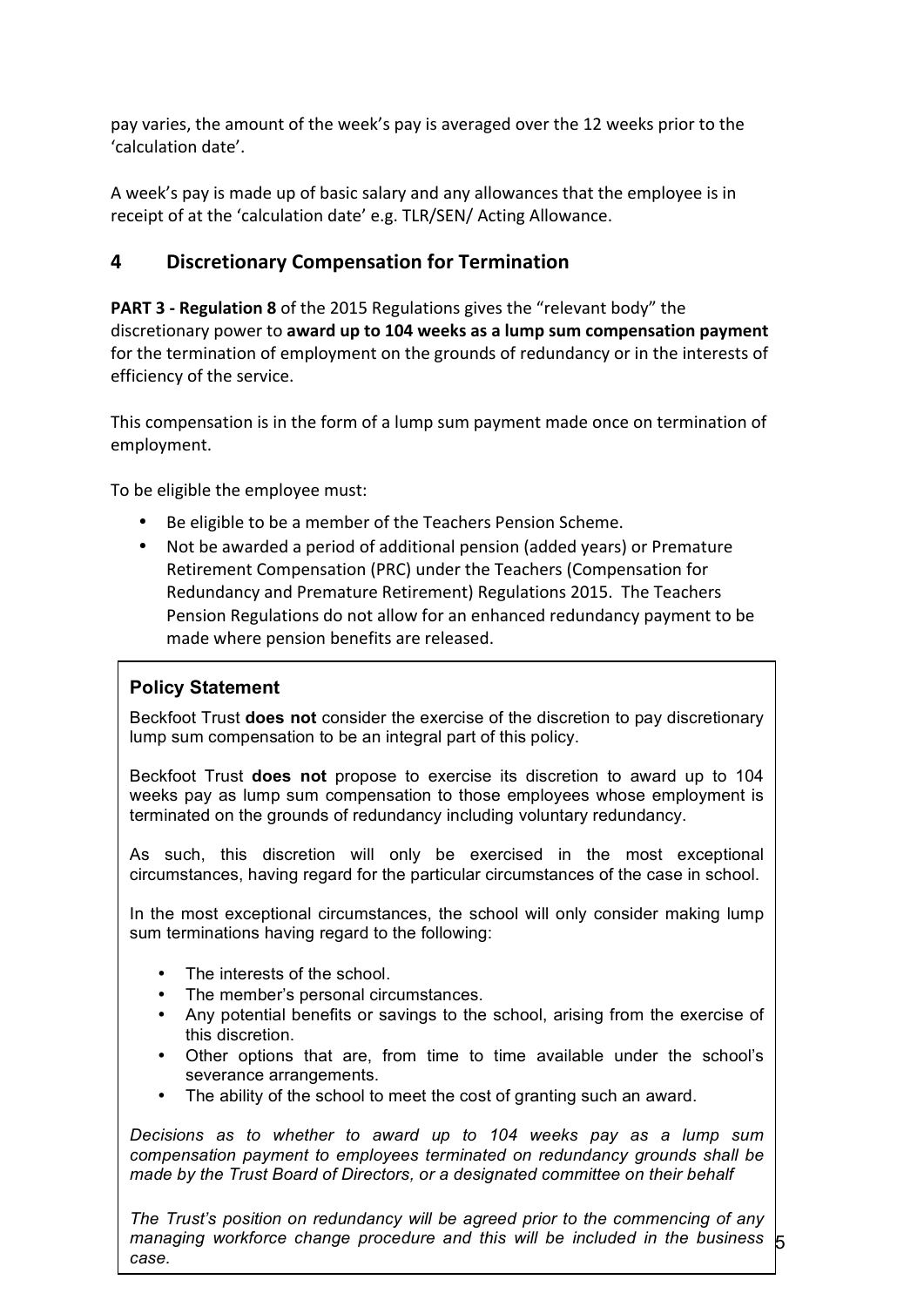#### **5 Mandatory Compensation for Premature Retirement**

**PART 4 (***Requlation 9 to 11***)** of the 2015 Regulations gives the "relevant body" the power to award Premature Retirement Compensation (PRC) to a teacher subject to their employment being terminated on the grounds of redundancy or efficiency and is aged 55 or over. This is referred to as "mandatory compensation". When a teacher is granted premature retirement on the grounds of redundancy or efficiency the employer is responsible for paying the mandatory compensation as set out in Part 4 of the 2015 Regulations.

To be eligible for premature retirement compensation the teacher must be a member of the TPS be aged 55 or over and have at least 2 years pensionable service at the termination date.

Payment of premature retirement compensation is not available if the teacher is solely employed on fixed term contract or specific purpose contract.

#### **Policy Statement**

Beckfoot Trust will award PRC to a teacher when their employment has been terminated on grounds of redundancy or in the interests of efficiency of the service. This enables teachers to receive immediate payment of an unreduced pension and lump sum based on their accrued contributory service at the date their employment is terminated.

The Teachers Pension Scheme will pay an actuarially reduced pension and lump sum based upon the teacher's pensionable service and the school will pay the difference so that the teacher receives unreduced benefits for their lifetime.

#### **6 Discretionary Compensation for Premature Retirement**

**PART 5 (Regulation 17 to 20)** of the 2015 Regulations allows the employer to award discretionary compensation by the way of additional credited periods of service (known as "added years") to the employee's pension benefits up the maximum allowed by the regulations provided the member is active or within 6 months of the employee leaving their employment when that employment was terminated on the grounds of redundancy or efficiency. The regulations limit the amount of additional credited service which can be awarded to the shortest of:-

- The period between the date of termination and the member's normal pension age,
- the length of effective service, and
- $\cdot$  10 years.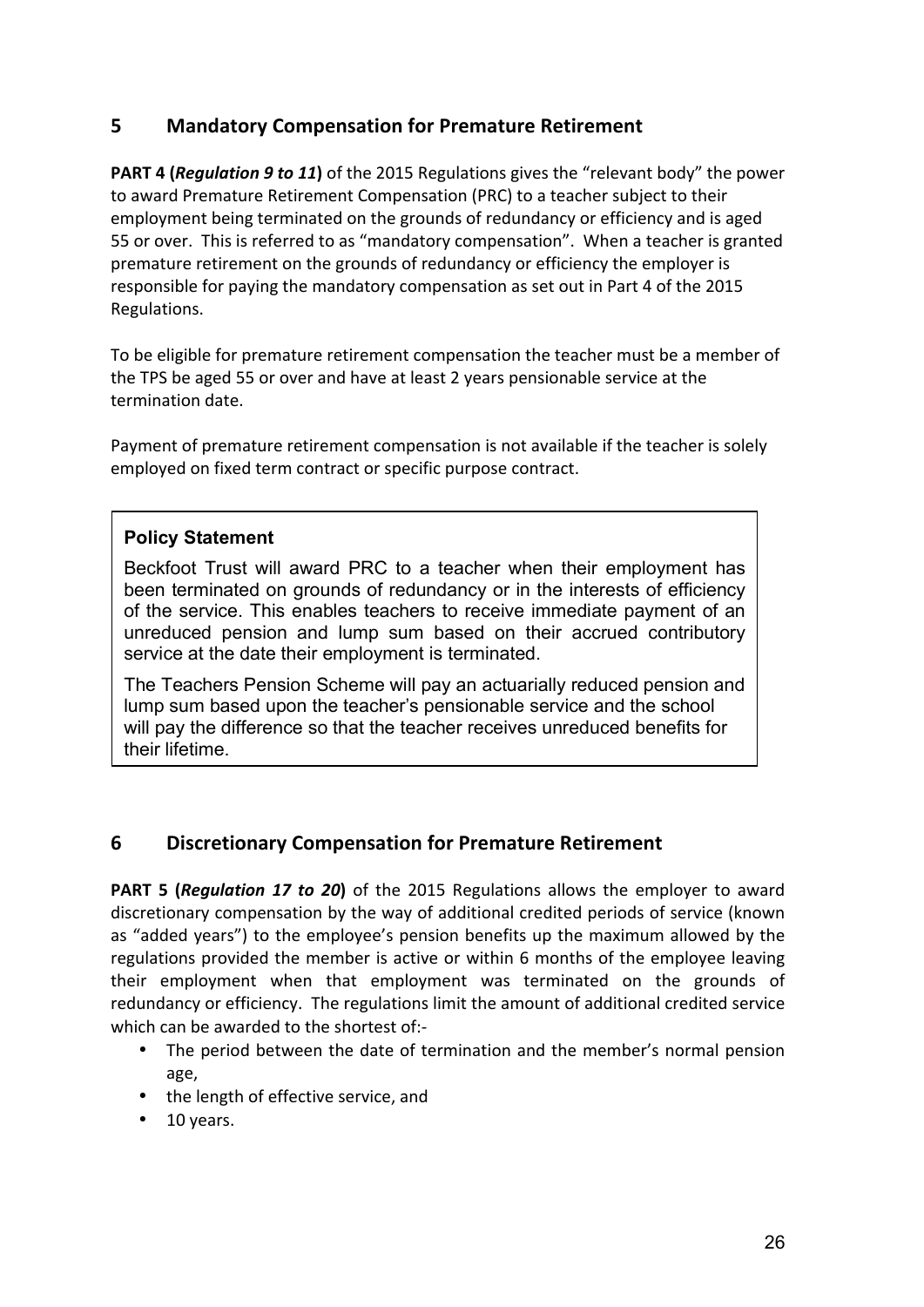#### **Policy Statement**

Beckfoot Trust **does not** agree to use its discretion to award a member additional periods of service in respect of employees whose employment is terminated on the grounds of redundancy or in the interests of efficiency of the school to be an integral part of this policy.

This discretion would only be exercised in the most exceptional circumstances having regard to the particular circumstances of the case.

In the most exceptional circumstances the school will only consider the award of additional pension having regard to the following:

- The interests of the School
- The member's personal circumstances
- Any potential benefits or savings to the school arising from the exercise of this discretion
- Other options that are, from time to time, available under the school's severance arrangements
- The ability of the school to meet the cost of granting such an award.

*Decisions as to whether to award additional periods of service in respect of employees whose employment is terminated on the grounds of redundancy or in the interests of efficiency shall be made by the Trust Board of Directors, or a designated committee on their behalf.*

*The additional costs associated with any early release of pension funds to a member of staff being made redundant, will fall on the school to make, for the duration of the pension arrangements.*

#### **7 Review**

- 7.1 This policy will be reviewed as necessary to ensure that it complies with current employment legislation and the requirements of the Trust.
- 7.2 Any future amendments will not come into effect until one month has elapsed following the publication of the changed/amended policy.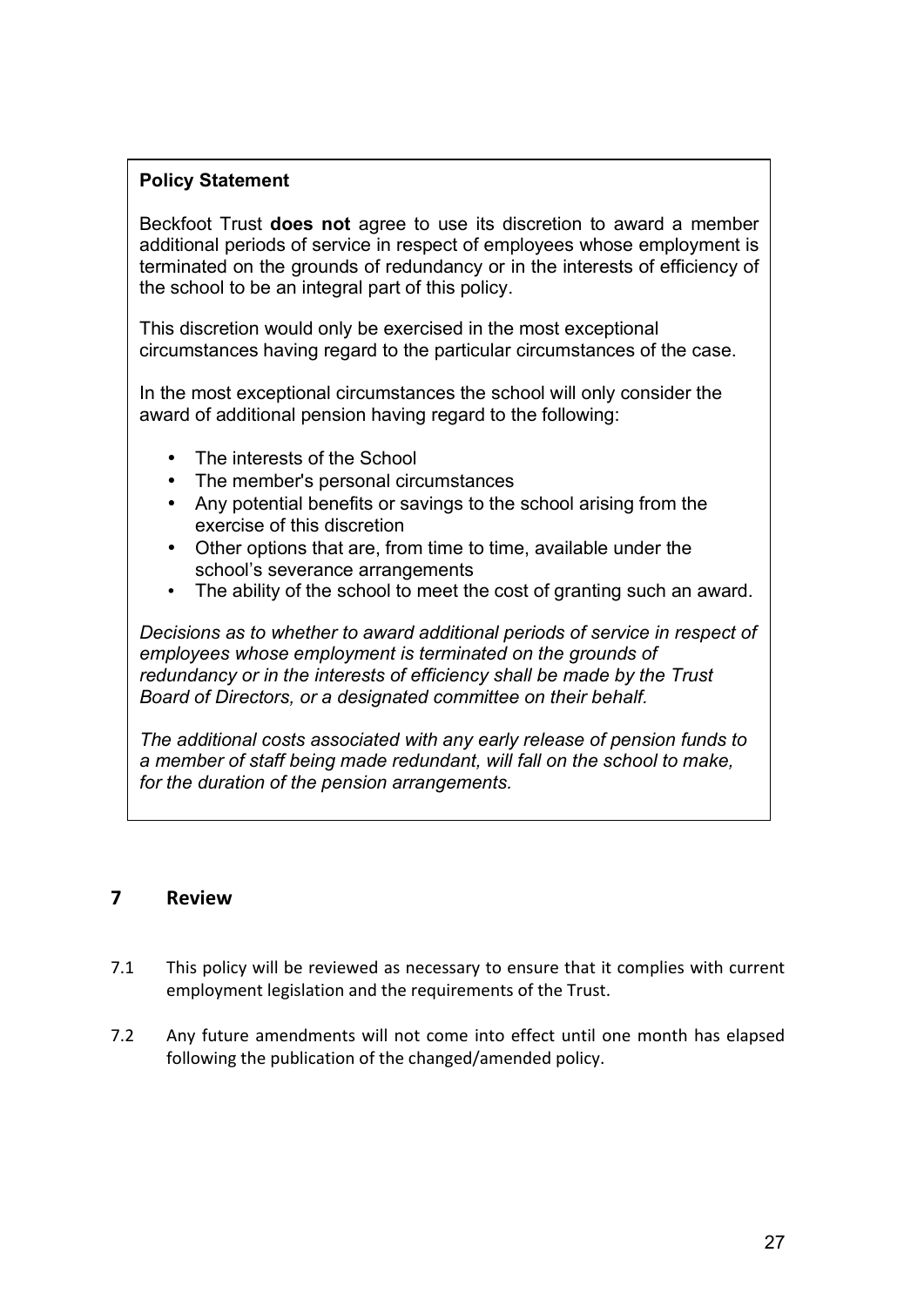#### **Appendix F - Ready Reckoner - Statutory Redundancy Payments Table**

To calculate the number of week's redundancy pay, cross reference the person's age and years of service and then multiply that number by the actual weekly salary.  $61+$ -The table stops at age 61 because for employees age 61 and over, the payment remains the same as for age 61.

|          |                | <b>Service (Years)</b>           |                |                                  |                          |                          |                |                 |                |                 |                 |                 |           |                 |                 |                 |                  |                 |                 |
|----------|----------------|----------------------------------|----------------|----------------------------------|--------------------------|--------------------------|----------------|-----------------|----------------|-----------------|-----------------|-----------------|-----------|-----------------|-----------------|-----------------|------------------|-----------------|-----------------|
| Age      | 2              | 3                                | 4              | 5                                | 6                        | 7                        | 8              | 9               | 10             | 11              | 12              | 13              | 14        | 15              | 16              | 17              | 18               | 19              | 20              |
| $17*$    | 1              |                                  |                |                                  |                          |                          |                |                 |                |                 |                 |                 |           |                 |                 |                 |                  |                 |                 |
| 18       | 1              | $1\frac{1}{2}$                   |                |                                  |                          |                          |                |                 |                |                 |                 |                 |           |                 |                 |                 |                  |                 |                 |
| 19       | $\mathbf{1}$   | $1\frac{1}{2}$                   | $\overline{2}$ |                                  |                          |                          |                |                 |                |                 |                 |                 |           |                 |                 |                 |                  |                 |                 |
| 20       | 1              | $1\frac{1}{2}$                   | 2              | $2\frac{1}{2}$                   | $\overline{\phantom{a}}$ |                          |                |                 |                |                 |                 |                 |           |                 |                 |                 |                  |                 |                 |
| 21       | $\mathbf{1}$   | $1\frac{1}{2}$                   | $\overline{2}$ | $2\frac{1}{2}$                   | 3                        | $\overline{\phantom{a}}$ |                |                 |                |                 |                 |                 |           |                 |                 |                 |                  |                 |                 |
| 22       | $\mathbf{1}$   | $1\frac{1}{2}$                   | $\overline{2}$ | $2\frac{1}{2}$                   | 3                        | 3½                       | $\overline{a}$ |                 |                |                 |                 |                 |           |                 |                 |                 |                  |                 |                 |
| 23       | $1\frac{1}{2}$ | $\overline{2}$                   | $2\frac{1}{2}$ | $\overline{3}$                   | 3 <sub>2</sub>           | $\overline{4}$           | $4\frac{1}{2}$ | ÷,              |                |                 |                 |                 |           |                 |                 |                 |                  |                 |                 |
| 24       | $\overline{2}$ | $2\frac{1}{2}$                   | 3              | $3\frac{1}{2}$                   | 4                        | $4\frac{1}{2}$           | 5              | 5½              | $\frac{1}{2}$  |                 |                 |                 |           |                 |                 |                 |                  |                 |                 |
| 25       | 2              | $\overline{\mathbf{3}}$          | $3\frac{1}{2}$ | 4                                | $4\frac{1}{2}$           | 5                        | 5 <sub>2</sub> | 6               | 6½             | ÷,              |                 |                 |           |                 |                 |                 |                  |                 |                 |
| 26       | 2              | 3                                | 4              | $4\frac{1}{2}$                   | 5                        | $5\%$                    | 6              | 6 <sub>2</sub>  | 7              | $7\frac{1}{2}$  | $\frac{1}{2}$   |                 |           |                 |                 |                 |                  |                 |                 |
| 27       | $\overline{2}$ | 3                                | 4              | 5                                | 5 <sub>2</sub>           | 6                        | 6 <sub>2</sub> | 7               | $7\frac{1}{2}$ | 8               | 8½              | $\frac{1}{2}$   |           |                 |                 |                 |                  |                 |                 |
| 28       | 2              | 3                                | 4              | 5                                | 6                        | $6\frac{1}{2}$           | 7              | $7\frac{1}{2}$  | 8              | $8\frac{1}{2}$  | 9               | $9\frac{1}{2}$  |           |                 |                 |                 |                  |                 |                 |
| 29       | $\overline{2}$ | 3                                | 4              | 5                                | 6                        | 7                        | $7\frac{1}{2}$ | 8               | 8 <sub>2</sub> | 9               | 9½              | 10              | 10½       |                 |                 |                 |                  |                 |                 |
| 30       | 2              | 3                                | 4              | 5                                | 6                        | $\overline{7}$           | 8              | $8\frac{1}{2}$  | 9              | 9½              | 10              | 10½             | 11        | $11\frac{1}{2}$ |                 |                 |                  |                 |                 |
| 31       | $\overline{2}$ | 3                                | 4              | 5                                | 6                        | $\overline{7}$           | 8              | 9               | $9\frac{1}{2}$ | 10              | 10%             | 11              | 11%       | 12              | 12½             |                 |                  |                 |                 |
| 32       | $\overline{2}$ | 3                                | 4              | 5                                | 6                        | $\overline{7}$           | 8              | 9               | 10             | 10%             | 11              | 11%             | 12        | 12%             | 13              | 13½             |                  |                 |                 |
| 33       | $\overline{2}$ | 3                                | 4              | 5                                | 6                        | $\overline{7}$           | 8              | 9               | 10             | 11              | 11%             | 12              | 12%       | 13              | 13%             | 14              | 14½              |                 |                 |
| 34       | $\overline{2}$ | 3                                | 4              | 5                                | 6                        | $\overline{7}$           | 8              | 9               | 10             | 11              | 12              | 12%             | 13        | 13½             | 14              | 14%             | 15               | 15%             |                 |
| 35       | $\overline{2}$ | 3                                | 4              | 5                                | 6                        | $\overline{7}$           | 8              | 9               | 10             | 11              | 12              | 13              | 13½       | 14              | 14%             | 15              | 15%              | 16              | 16½             |
| 36       | $\overline{2}$ | 3                                | 4              | 5                                | 6                        | $\overline{7}$           | 8              | 9               | 10             | 11              | 12              | 13              | 14        | 14½             | 15              | 15%             | 16               | 16½             | 17              |
| 37       | $\overline{2}$ | 3                                | 4              | 5                                | 6                        | $\overline{7}$           | 8              | 9               | 10             | 11              | 12              | 13              | 14        | 15              | 15%             | 16              | 16%              | 17              | 17%             |
| 38       | $\overline{2}$ | 3                                | 4              | 5                                | 6                        | $\overline{7}$           | 8              | 9               | 10             | 11              | 12              | 13              | 14        | 15              | 16              | 16½             | 17               | 17%             | 18              |
| 39       | $\overline{2}$ | 3                                | 4              | 5                                | 6                        | $\overline{7}$           | 8              | 9               | 10             | 11              | 12              | 13              | 14        | 15              | 16              | 17              | 17%              | 18              | 18½             |
| 40       | $\overline{2}$ | 3                                | 4              | 5                                | 6                        | $\overline{7}$           | 8              | 9               | 10             | 11              | 12              | 13              | 14        | 15              | 16              | 17              | 18               | 18½             | 19              |
| 41       | $\overline{2}$ | 3                                | 4              | 5                                | 6                        | $\overline{7}$           | 8              | 9               | 10             | 11              | 12              | 13              | 14        | 15              | 16              | 17              | 18               | 19              | 19½             |
| 42       | 2 <sub>2</sub> | 3 <sub>2</sub>                   | $4\frac{1}{2}$ | $5\frac{1}{2}$                   | $6\frac{1}{2}$           | $7\frac{1}{2}$           | 8 <sub>2</sub> | $9\frac{1}{2}$  | 10½            | 11%             | 12%             | 13½             | 14%       | 15%             | 16½             | 17%             | 181/2            | 19%             | 201/2           |
| 43       | 3              | $\overline{4}$                   | 5              | 6                                | $\overline{7}$           | 8                        | 9              | 10              | 11             | 12              | 13              | 14              | 15        | 16              | 17              | 18              | 19               | 20              | 21              |
| 44       | 3              | $4\frac{1}{2}$                   | $5\frac{1}{2}$ | 6 <sub>2</sub><br>$\overline{7}$ | $7\frac{1}{2}$           | 8 <sub>2</sub><br>9      | 9½             | 10%             | 11%            | 12%             | 13½             | 14½             | 15%       | 16½             | 17%             | 181/2           | 191/2            | 20%             | 21½<br>22       |
| 45<br>46 | 3<br>3         | 4 <sub>2</sub><br>$4\frac{1}{2}$ | 6<br>6         | $7\frac{1}{2}$                   | 8<br>8½                  | $9\frac{1}{2}$           | 10             | 11              | 12<br>12%      | 13              | 14<br>14%       | 15<br>15%       | 16        | 17              | 18              | 19<br>19½       | 20               | 21              | 221/2           |
| 47       | 3              | $4\frac{1}{2}$                   | 6              | $7\frac{1}{2}$                   | 9                        | 10                       | 10½<br>11      | 11½<br>12       | 13             | 13½<br>14       | 15              | 16              | 16½<br>17 | 17%<br>18       | 181/2<br>19     | 20              | 201/2<br>21      | 211/2<br>22     | 23              |
| 48       | 3              | $4\frac{1}{2}$                   | 6              | $7\frac{1}{2}$                   | 9                        | 10½                      | 11½            | 12½             | 13½            | 14½             | 15%             | 16½             | 17%       | 181/2           | 191/2           | 201/2           | 211/2            | $22\frac{1}{2}$ | 231/2           |
| 49       | 3              | $4\frac{1}{2}$                   | 6              | $7\frac{1}{2}$                   | 9                        | 10½                      | 12             | 13              | 14             | 15              | 16              | 17              | 18        | 19              | 20              | 21              | 22               | 23              | 24              |
| 50       | 3              | 4 <sub>2</sub>                   | 6              | 7 <sub>2</sub>                   | 9                        | 10½                      | 12             | 13½             | 14%            | 15%             | 16½             | 17%             | 181/2     | 19½             | 201/2           | 211/2           | 221/2            | 231/2           | 24½             |
| 51       | 3              | $4\frac{1}{2}$                   | 6              | $7\frac{1}{2}$                   | 9                        | 10½                      | 12             | 13½             | 15             | 16              | 17              | 18              | 19        | 20              | 21              | 22              | 23               | 24              | 25              |
| 52       | $\overline{3}$ | $4\frac{1}{2}$                   | $\overline{6}$ | $\overline{7\frac{1}{2}}$        | $\overline{9}$           | $10\frac{1}{2}$          | 12             | $13\frac{1}{2}$ | 15             | $16\frac{1}{2}$ | $17\frac{1}{2}$ | $18\frac{1}{2}$ | $19\%$    | $20\frac{1}{2}$ | $21\frac{1}{2}$ | $22\frac{1}{2}$ | $\frac{1}{23\%}$ | $24\frac{1}{2}$ | $25\frac{1}{2}$ |
| 53       | 3              | 4½                               | 6              | $7\frac{1}{2}$                   | 9                        | $10\%$                   | 12             | 13½             | 15             | 16½             | 18              | 19              | 20        | 21              | 22              | 23              | 24               | 25              | 26              |
| 54       | 3              | $4\frac{1}{2}$                   | 6              | $7\frac{1}{2}$                   | 9                        | $10\%$                   | 12             | 13½             | 15             | 16½             | 18              | 19½             | 20½       | $21\frac{1}{2}$ | $22\frac{1}{2}$ | 231/2           | 241/2            | 251/2           | 261/2           |
| 55       | 3              | $4\frac{1}{2}$                   | 6              | $7\frac{1}{2}$                   | 9                        | 10½                      | 12             | 13½             | 15             | 16½             | 18              | 19½             | 21        | 22              | 23              | 24              | 25               | 26              | 27              |
| 56       | 3              | $4\frac{1}{2}$                   | 6              | $7\frac{1}{2}$                   | 9                        | 10½                      | 12             | 13½             | 15             | 16½             | 18              | 19½             | 21        | $22\frac{1}{2}$ | 231/2           | 24%             | 25%              | 261/2           | 27%             |
| 57       | 3              | $4\frac{1}{2}$                   | 6              | $7\frac{1}{2}$                   | 9                        | 10½                      | 12             | 13½             | 15             | 16½             | 18              | 19½             | 21        | 221/2           | 24              | 25              | 26               | 27              | 28              |
| 58       | 3              | $4\frac{1}{2}$                   | 6              | $7\frac{1}{2}$                   | 9                        | 10½                      | 12             | 13½             | 15             | 16½             | 18              | 19½             | 21        | $22\frac{1}{2}$ | 24              | 25%             | 261/2            | 27%             | 281/2           |
| 59       | 3              | $4\frac{1}{2}$                   | 6              | $7\frac{1}{2}$                   | 9                        | 10½                      | 12             | 13½             | 15             | 16½             | 18              | 19½             | 21        | $22\frac{1}{2}$ | 24              | 25%             | 27               | 28              | 29              |
| 60       | 3              | $4\frac{1}{2}$                   | 6              | $7\frac{1}{2}$                   | 9                        | 10½                      | 12             | 13½             | 15             | 16½             | 18              | 19½             | 21        | $22\frac{1}{2}$ | 24              | 251/2           | 27               | 281/2           | 291/2           |
| $61+$    | 3              | $4\frac{1}{2}$                   | 6              | $7\frac{1}{2}$                   | 9                        | 10½                      | 12             | 13½             | 15             | 16½             | 18              | 19½             | 21        | $22\frac{1}{2}$ | 24              | 251/2           | 27               | 281/2           | 30              |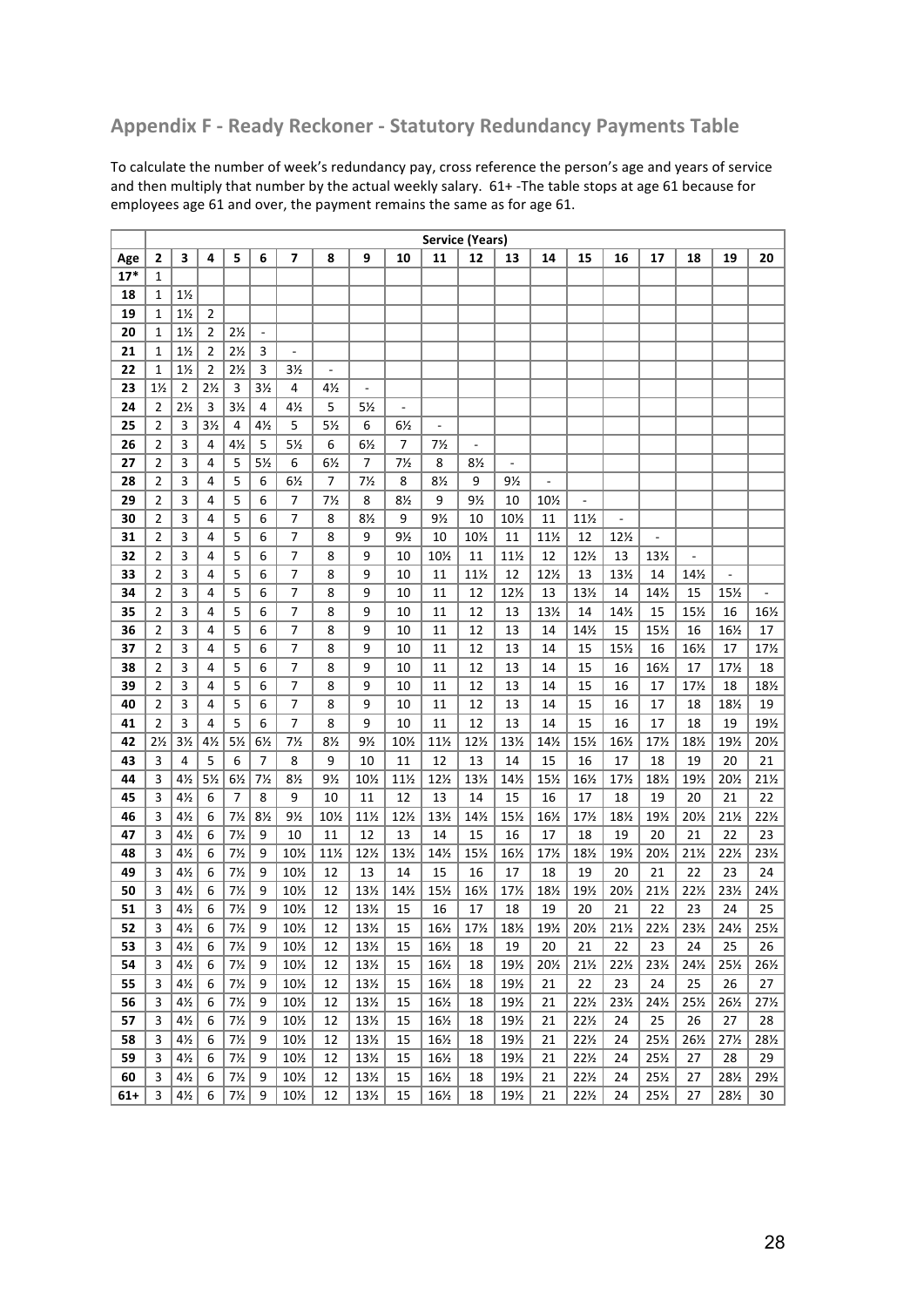## Part 3. Redeployment Policy

## **1** Trust Responsibilities

The Trust Directors have specific responsibility for implementing procedures in a fair, consistent and equitable way. The management of employees during a period of change, uncertainty and restricted budget regimes needs to be undertaken sensitively and follow the appropriate procedures.

The Trust is required to:

- Ensure employees and trade unions are informed and consulted about changes that affect employees, their job role or/and employment conditions
- Offer appropriate support to employees during times of change and transition
- Comply with legal obligations Redeployment, Pay & Protection Arrangements -

#### Purpose and Principles

The purpose of redeployment is to facilitate recruitment into an alternative post, where the skills and abilities of the employee can be used positively. It can be used to place any potentially redundant or displaced employees and in circumstances where there may be a requirement to seek a suitable job alternative e.g. for a disabled employee, in which case a skills matching process may apply and any reasonable adjustments taken into account. 

To ensure that the redeployment procedure is as effective; the Trust will: -

- Match employees against any vacancies
- Seek possible redeployment opportunities with other schools in the Trust

The Trust cannot guarantee that all displaced employees will be offered a suitable alternative position, nor is there a minimum number of alternative offers. However, every effort will be made, up to and including the last day of service to identify a suitable redeployment opportunity and if successful, redundancy notice will be withdrawn.

Competitive application for redeployment may be required. However, in line with the statutory position and case law:

- employees on maternity or adoptive leave, or additional paternity leave whose posts are at risk of redundancy or who are being made redundant, must be offered a suitable alternative post in preference to any other redeployee and
- in the case of redeployment of a disabled employee, there should not be a competitive interview. Confirmation of redeployment is dependent on the capability of the person to carry out the work and the practicality and reasonableness of any necessary reasonable adjustments.

## **1.1 Trial Periods**

Where alternative employment is taken up the individual is entitled to a minimum 4 week trial period in the new post (the time period can be extended for up to a total of 3 months for training purposes only, provided this is agreed in advance of the new post starting and is recorded in writing). An induction plan should be produced detailing any